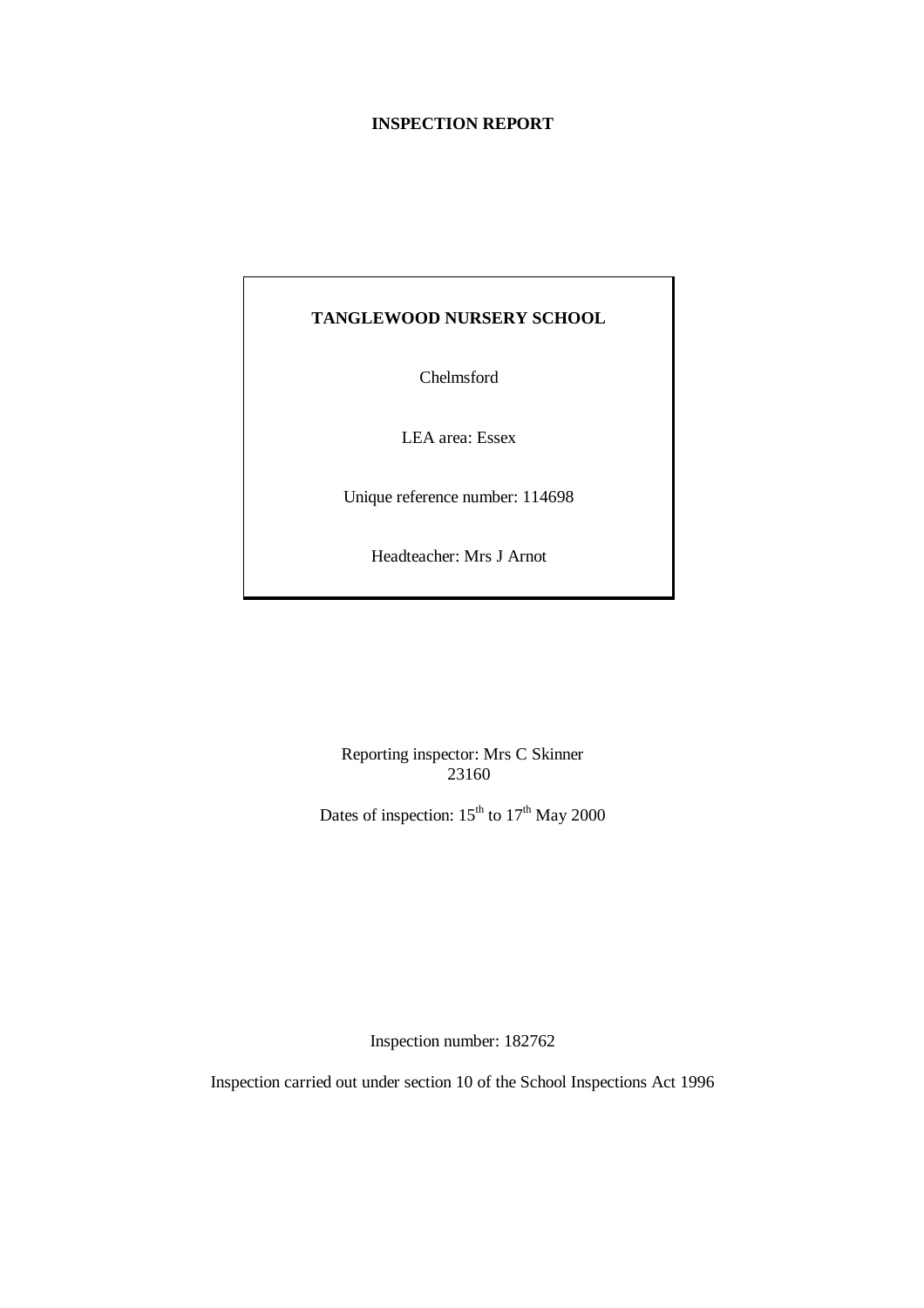# **INFORMATION ABOUT THE SCHOOL**

| Type of school:              | Nursery                                        |
|------------------------------|------------------------------------------------|
| School category:             | Community                                      |
| Age range of pupils:         | $3$ to $5$                                     |
| Gender of pupils:            | Mixed                                          |
| School address:              | Melbourne Avenue<br>Chelmsford<br><b>Essex</b> |
| Postcode:                    | CM1 2DX                                        |
| Telephone number:            | 01245 352788                                   |
| Fax number:                  | 01245 490248                                   |
| Appropriate authority:       | The Local Education Authority                  |
| Name of chair of managers:   | Mrs A Davidson                                 |
| Date of previous inspection: | $8^{th}$ to $11^{th}$ July 1996                |

#### © Crown copyright 2000

This report may be reproduced in whole or in part for non-commercial educational purposes, provided that all extracts quoted are reproduced verbatim without adaptation and on condition that the source and date thereof are stated.

Further copies of this report are obtainable from the school. Under the School Inspections Act 1996, the school must provide a copy of this report and/or its summary free of charge to certain categories of people. A charge not exceeding the full cost of reproduction may be made for any other copies supplied.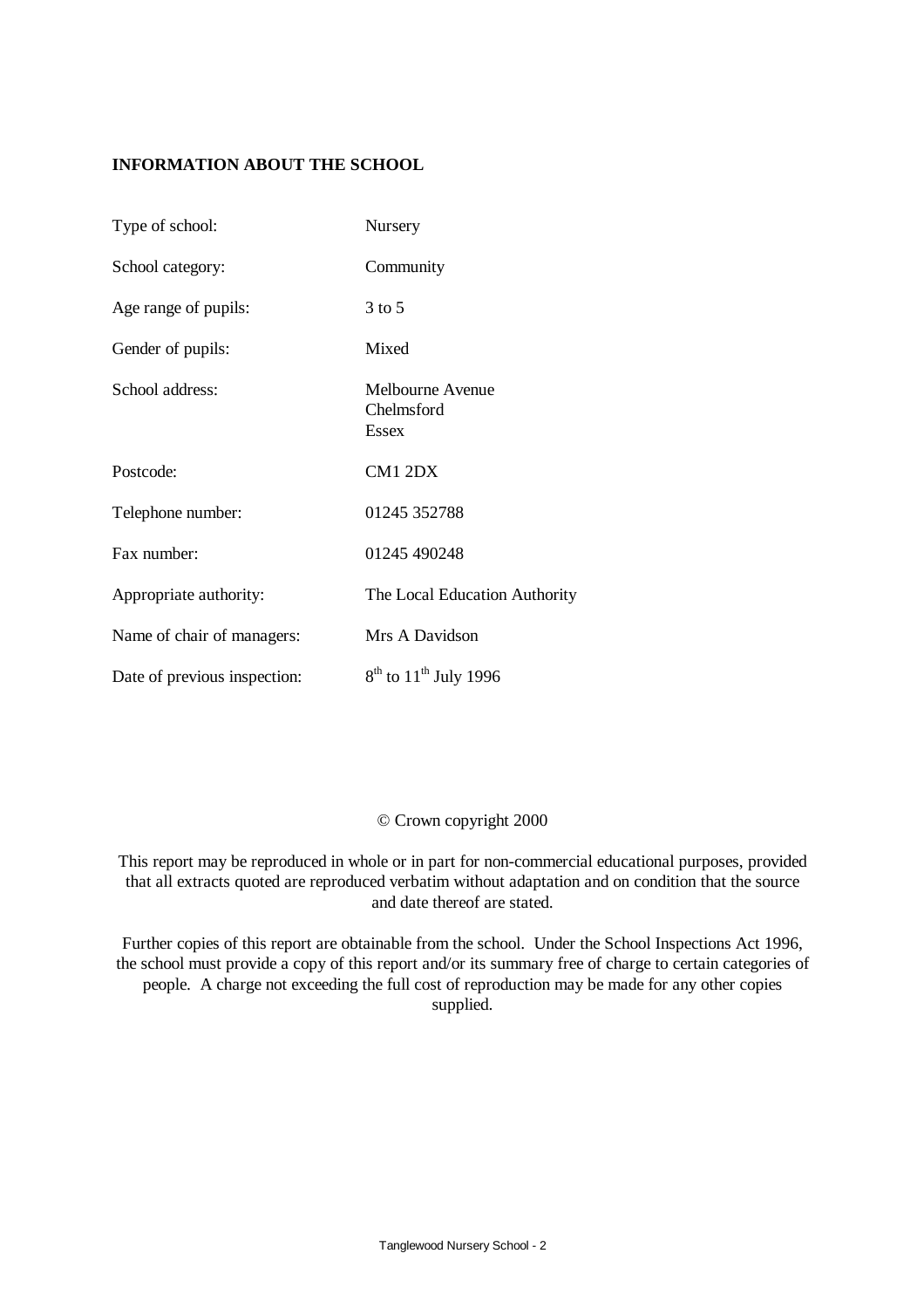| <b>Team members</b>    |                      | <b>Area of learning</b><br>responsibilities                                                                                                                           | <b>Aspect</b><br>responsibilities                                                                                                                                            |  |
|------------------------|----------------------|-----------------------------------------------------------------------------------------------------------------------------------------------------------------------|------------------------------------------------------------------------------------------------------------------------------------------------------------------------------|--|
| Carole Skinner         | Registered inspector | Knowledge and<br>understanding of the world<br>Creative development<br>Equal opportunities                                                                            | What sort of school is<br>it?<br>The children's<br>achievements.<br>How well is the school<br>led and managed?<br>What should the school<br>do to improve further?           |  |
| Pamela Goldsack        | Lay inspector        |                                                                                                                                                                       | Attitudes, values and<br>personal development.<br>How well does the<br>school care for its<br>pupils?<br>How well does the<br>school work in<br>partnership with<br>parents? |  |
| <b>Alan Britton</b>    | Team inspector       | Mathematics<br>Physical development<br>Special educational needs                                                                                                      | How good are the<br>curricular and other<br>opportunities offered to<br>children?                                                                                            |  |
| <b>Audrey Quinnell</b> | Team inspector       | Language and literacy<br>Personal and social<br>development<br>English as an additional<br>language<br>The work of the speech,<br>language and<br>communications unit | How well are children<br>taught?                                                                                                                                             |  |

## **INFORMATION ABOUT THE INSPECTION TEAM**

The inspection contractor was:

Phoenix Educational Consultants "Thule" 60 Joy Lane Whitstable Kent CT5 4LT 01227 273449

Any concerns or complaints about the inspection or the report should be raised with the inspection contractor. Complaints that are not satisfactorily resolved by the contractor should be raised with OFSTED by writing to:

The Registrar Inspection Quality Division The Office for Standards in Education Alexandra House 33 Kingsway London WC2B 6SE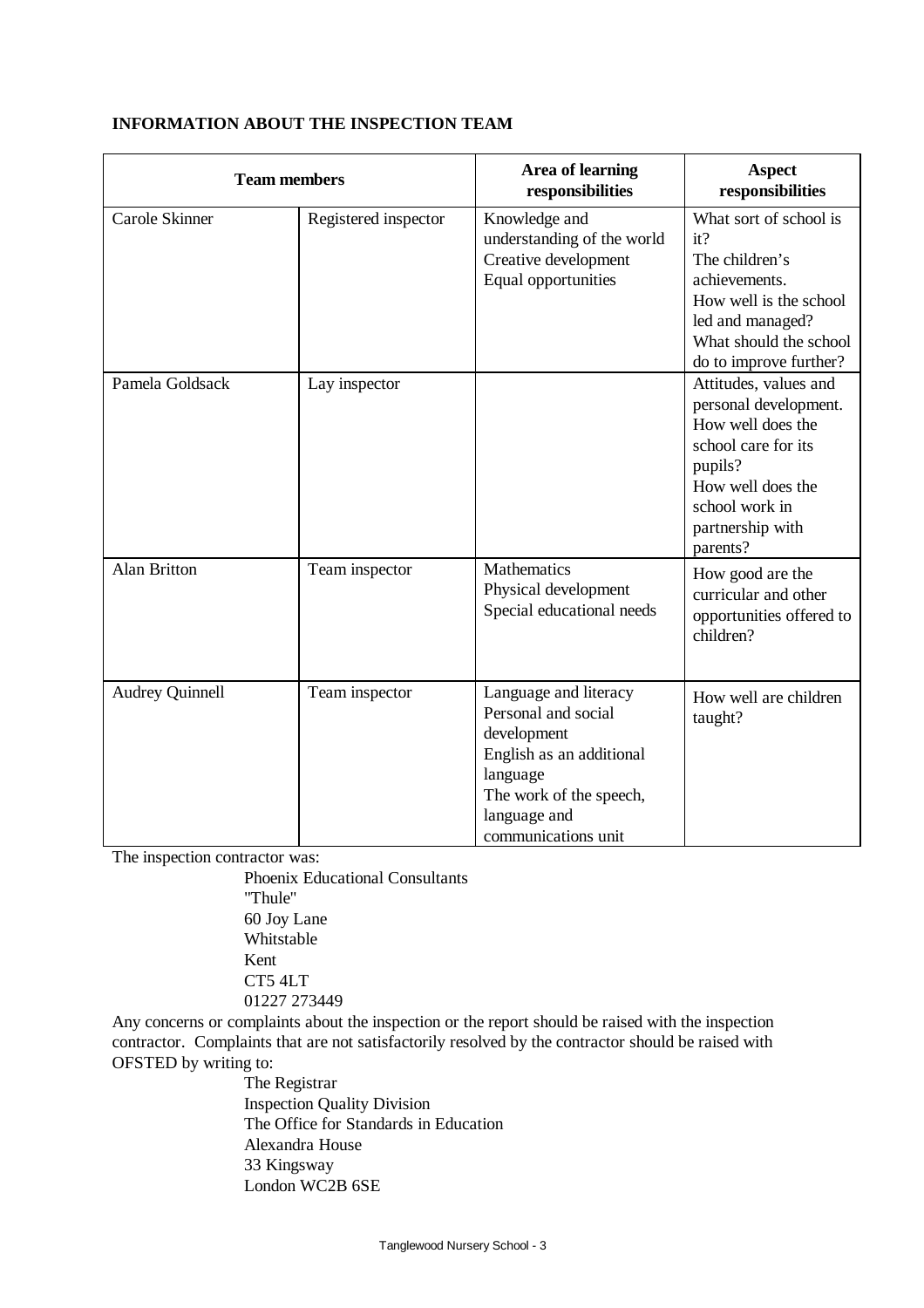#### **REPORT CONTENTS**

Page

# **PART A: SUMMARY OF THE REPORT 5**

Information about the school How good the school is What the school does well What could be improved How the school has improved since its last inspection Standards Pupils' attitudes and values Teaching and learning Other aspects of the school How well the school is led and managed Parents' and carers' views of the school

## **PART B: COMMENTARY**

| <b>HOW HIGH ARE STANDARDS?</b>                                                                    | 9  |
|---------------------------------------------------------------------------------------------------|----|
| The school's results and achievements<br>Pupils' attitudes, values and personal development       |    |
| <b>HOW WELL ARE PUPILS TAUGHT?</b>                                                                | 10 |
| <b>HOW GOOD ARE THE CURRICULAR AND OTHER</b><br><b>OPPORTUNITIES OFFERED TO PUPILS?</b>           | 12 |
| <b>HOW WELL DOES THE SCHOOL CARE FOR ITS PUPILS?</b>                                              | 13 |
| <b>HOW WELL DOES THE SCHOOL WORK IN</b><br><b>PARTNERSHIP WITH PARENTS</b>                        | 14 |
| HOW WELL IS THE SCHOOL LED AND MANAGED?                                                           | 15 |
| WHAT SHOULD THE SCHOOL DO TO IMPROVE FURTHER?                                                     | 16 |
| PART C: SCHOOL DATA AND INDICATORS                                                                | 17 |
| PART D: THE STANDARDS AND QUALITY OF TEACHING IN<br>AREAS OF THE CURRICULUM, SUBJECTS AND COURSES | 20 |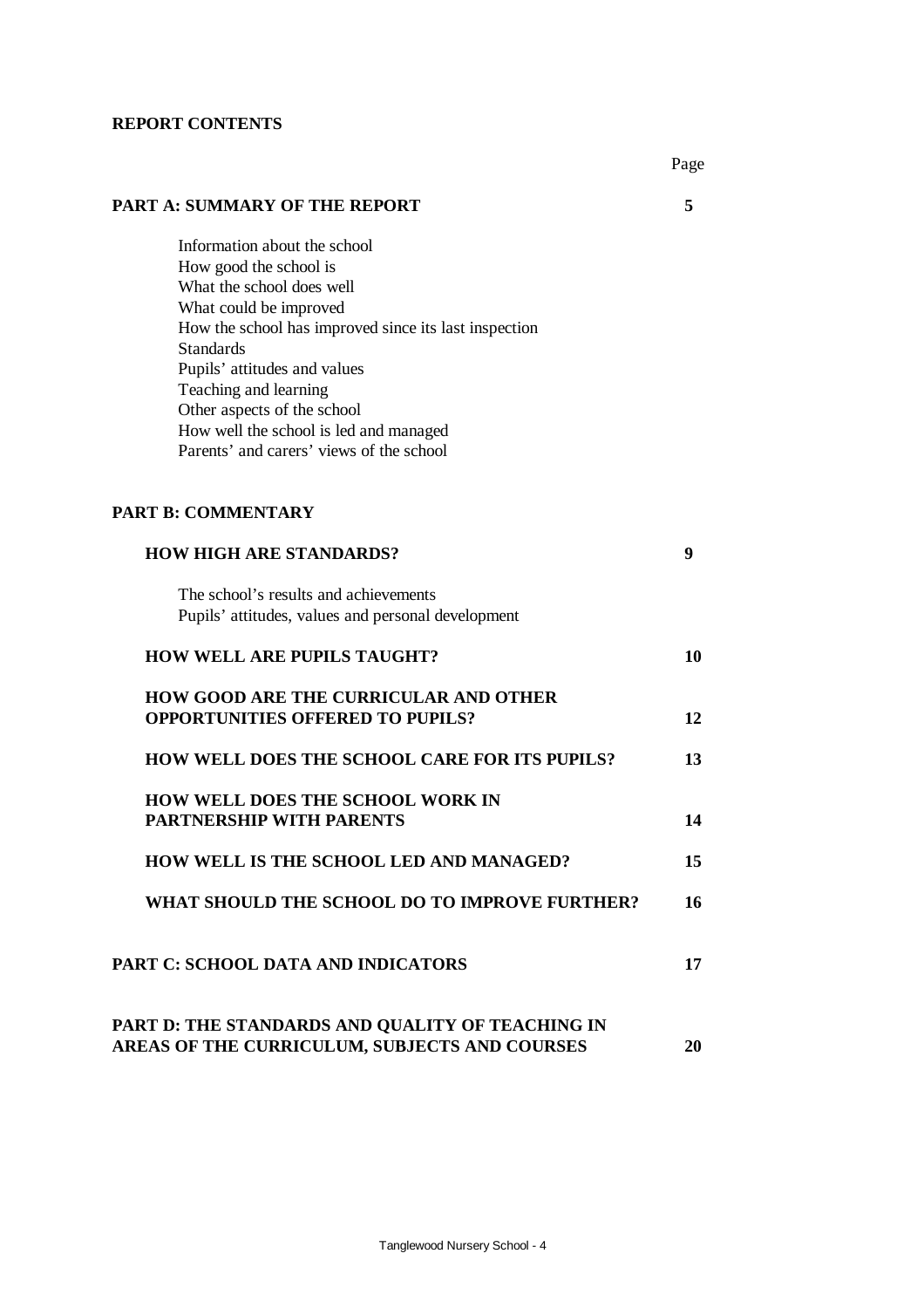## **PART A: SUMMARY OF THE REPORT**

## **INFORMATION ABOUT THE SCHOOL**

Tanglewood Nursery School is a school for boys and girls between the ages of three and five. One hundred and eighty-one children attend on a part-time basis in the morning or afternoon. This is equivalent to a full-time roll of 91 children, which is larger than most schools of the same type. The number of boys and girls on roll is almost the same. Nearly all of the children are three or four years old. Most leave the school at the age of four, having spent an average of three terms in the school. The school is heavily oversubscribed and has a long waiting list. Six children are learning English as an additional language, three of whom are at an early stage of language acquisition. Fifteen children come from ethnic minority backgrounds. The school does not make provision for midday meals. Thirty children are identified as having special educational needs, of whom one has a statement of special educational need and 23 are currently undergoing statutory assessment. Three children entered the school and three left at times other than those of the normal leaving or entry. The school makes provision for children who have speech and communication difficulties in an integrated speech, language and communication unit, which caters for 16 children. The attainment of children when they enter the school is broadly average. The school remains under the control of the Local Education Authority and does not have a delegated budget.

#### **HOW GOOD THE SCHOOL IS**

This is an excellent school which achieves very high standards in all of its work. Children make very good progress in their learning as a result of excellent teaching and an exceptionally good range of opportunities for learning. By the time they leave the school, they have achieved standards that are well above those expected for children of a similar age. The leadership and management of the school are very good. All staff work very effectively as a team and are committed to achieving excellence in all areas of school life.

#### **What the school does well**

- The headteacher provides excellent leadership for the school and is very well supported by all staff, who make a very good contribution to its management. This results in very high standards in all aspects of the school's work.
- The excellent quality of the teaching enables the children to make very good progress in their learning.
- The children attain very good standards by the time they leave the school.
- The school offers an outstanding curriculum, which makes a highly significant contribution to the very good progress made by the children.
- Children's attitudes to learning, their behaviour and their personal development are excellent and have a significant impact on the progress they make.
- The school's excellent relationships with parents enable it to develop a very effective partnership to support children's learning.

#### **What could be improved**

• There are no significant areas of weakness in the school.

# **HOW THE SCHOOL HAS IMPROVED SINCE ITS LAST INSPECTION**

The school was last inspected in July 1996. Since that time, it has made a very good improvement. Its capacity to continue to improve in the future is excellent. In response to the issues identified in the previous inspection, the school produced a very detailed action plan, which was implemented with great thoroughness. Curricular organisation is constantly under review and the excellent planning ensures that all children receive the same balanced, highly stimulating curriculum. The school's assessment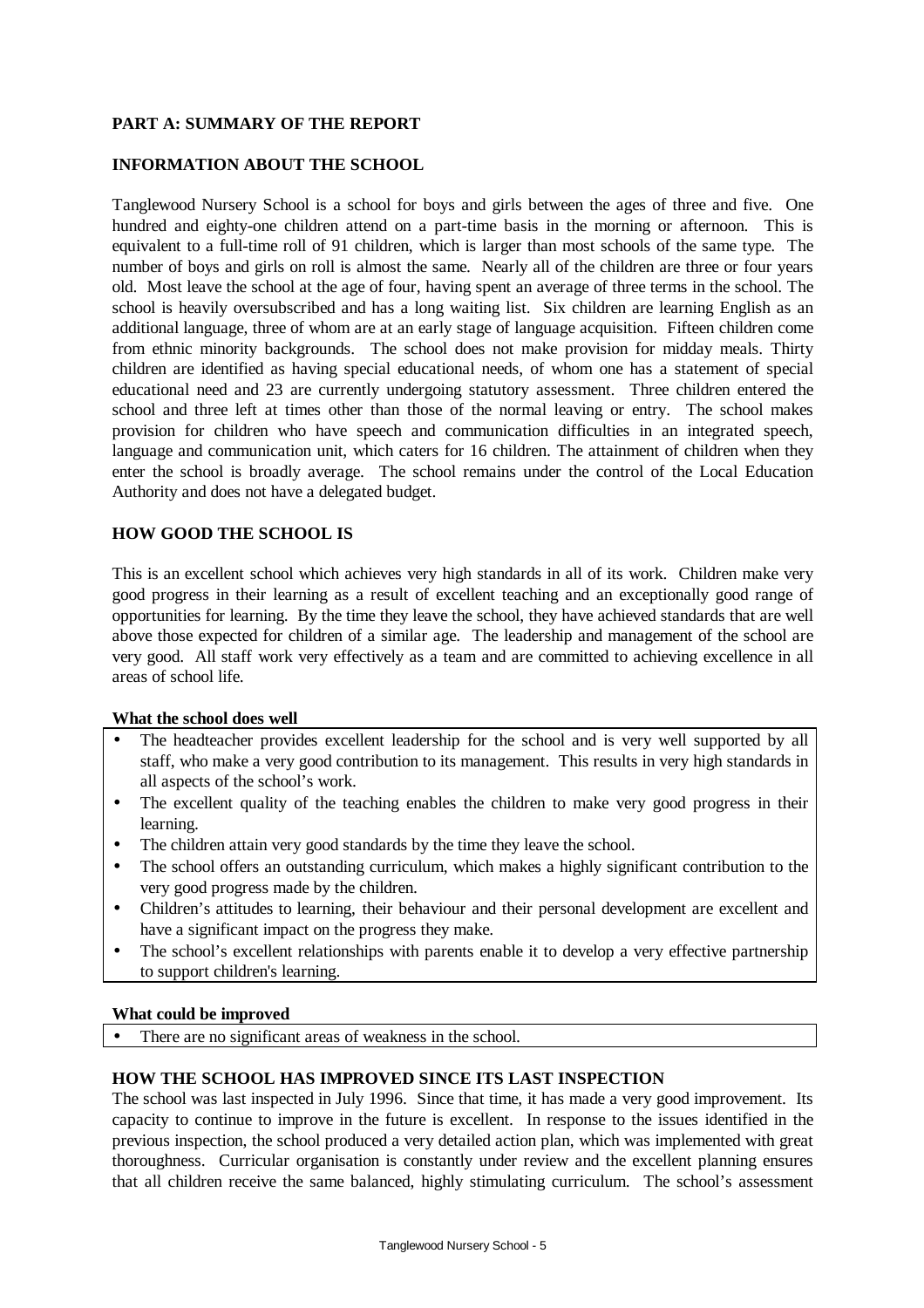procedures have also been revised and improved and these are now excellent. They are used consistently and constructively to ensure that each child's needs are met and that comprehensive records of children's progress are kept. The school has improved its provision for information technology by providing a computer for each classroom and planning a range of activities to develop children's skills in this area of learning. This has helped to raise children's attainment in their knowledge and understanding of the world, as has the introduction of food technology, which involves all children in making their daily snack. The quality of teaching has improved significantly and the school has taken on a new role as a training centre for the Essex Early Years Development and Childcare Partnership.

## **STANDARDS**

The table summarises inspectors' judgements about the achievements of pupils in relation to the national learning objectives by the time they leave the school.

| Performance in:                 |   | Key                                 |   |
|---------------------------------|---|-------------------------------------|---|
| Language and literacy           | A | well above average                  | A |
| <b>Mathematics</b>              | В | above average<br>B<br>average       |   |
| Personal and social development | A | below average<br>well below average | E |
| Other areas of the curriculum   | A |                                     |   |

Most children leave the school when they are four years old by which time they are achieving standards that are well above those expected for children of a similar age in language and literacy, personal and social development, knowledge and understanding of the world, creative development and physical development. In mathematics, standards are above average but are not as strong as in other areas of learning. Children with special educational needs and those for whom English is an additional language make very good progress and attain very good standards in relation to their previous attainment.

| <b>PUPILS' ATTITUDES AND VALUES</b> |  |
|-------------------------------------|--|
|-------------------------------------|--|

| <b>Aspect</b>                             | Comment                                                                                                                                                                                                                                                                                             |  |  |
|-------------------------------------------|-----------------------------------------------------------------------------------------------------------------------------------------------------------------------------------------------------------------------------------------------------------------------------------------------------|--|--|
| Attitudes to the school                   | Children have excellent attitudes to their work. They are eager to take<br>part in all activities and sustain concentration very well. This has a very<br>positive effect on their rate of learning.                                                                                                |  |  |
| Behaviour, in and out of<br>classrooms    | The children's behaviour is excellent at all times, both in classrooms and<br>when engaged in outdoor activities. They show consideration for each<br>other and are very polite and well-mannered.                                                                                                  |  |  |
| Personal development and<br>relationships | Excellent. Children show initiative and independence when selecting<br>resources and carrying out activities. They quickly develop confidence<br>and self-assurance. They form excellent relationships with other<br>children and adults, all of which helps to promote very effective<br>learning. |  |  |
| Attendance                                | Although children are not of statutory school age and attendance figures<br>are not required to be calculated, attendance and punctuality are good,<br>and each child's attendance is carefully monitored by staff.                                                                                 |  |  |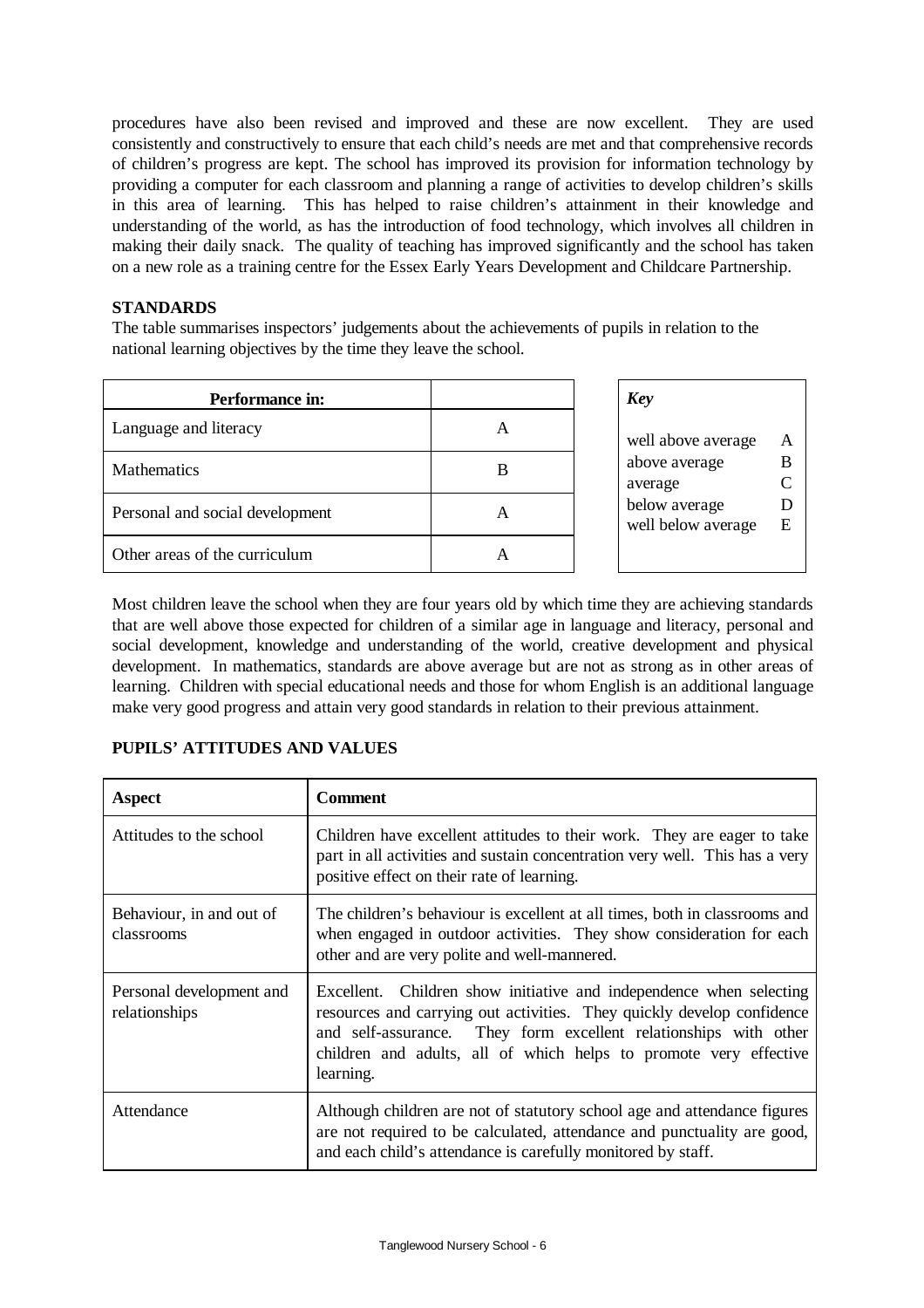## **TEACHING AND LEARNING**

| <b>Teaching of pupils:</b> |           |
|----------------------------|-----------|
| Lessons seen overall       | Excellent |

*Inspectors make judgements about teaching in the range: excellent; very good; good; satisfactory; unsatisfactory; poor; very poor. 'Satisfactory' means that the teaching is adequate and strengths outweigh weaknesses.*

Throughout the school, the quality of teaching is excellent. During the inspection, 21 per cent of the lessons seen were excellent, 74 per cent were very good and five per cent were good. The quality of the teaching in personal and social development and language and literacy is excellent, and in mathematics, it is very good. The needs of all children, including those with special educational needs and those who are learning English as an additional language, are very well met. The consistent pursuit of excellence by all staff has a very significant impact on the progress children make. Teachers, nursery nurses and assistants have an excellent understanding of how very young children learn through play and this underpins all of their work. They work very well in partnership to plan an outstanding range of learning experiences and all have very high expectations of what children are able to achieve. As a result, the quality of children's learning is very good. They sustain concentration for lengthy periods, and demonstrate independence and initiative in selecting and carrying out activities. As a result of their eagerness to learn, they acquire new knowledge and skills at a rapid pace.

| <b>Aspect</b>                                                                                        | <b>Comment</b>                                                                                                                                                                                                                                                                                                                                                                  |
|------------------------------------------------------------------------------------------------------|---------------------------------------------------------------------------------------------------------------------------------------------------------------------------------------------------------------------------------------------------------------------------------------------------------------------------------------------------------------------------------|
| The quality and range of<br>the curriculum                                                           | The school provides children with a highly stimulating, varied and challenging<br>curriculum. The quality of curricular planning is outstanding and has a<br>significant impact on the progress made by the children.                                                                                                                                                           |
| Provision for pupils with<br>special educational needs                                               | The school makes very good provision for all children with special educational<br>needs, including those who attend the speech, language and communication<br>unit. Children's needs are identified and met very well through very good<br>individual programmes of work. All children are fully integrated into the daily<br>classroom activities.                             |
| Provision for pupils with<br>English as an additional<br>language                                    | Children who are learning English as an additional language receive very good<br>support. They are taught key words and rhymes in a structured way, which<br>helps them to take part in all class activities and promotes very good progress.                                                                                                                                   |
| Provision for pupils'<br>personal, including<br>spiritual, moral, social and<br>cultural development | The school's excellent provision for the children's personal development is<br>reflected in all aspects of school life. Very good spiritual and cultural<br>development take place through storytelling and imaginative play. Excellent<br>moral and social development are achieved through all of the school's routines<br>and its very high expectations of the children.    |
| How well the school cares<br>for its pupils                                                          | The school has very good procedures for child protection and the health and<br>welfare of the children. There are excellent arrangements for assessing<br>children's progress and teachers keep comprehensive records which help them<br>to meet every child's needs. All staff know children very well and take great<br>care to ensure that they feel safe, secure and happy. |

# **OTHER ASPECTS OF THE SCHOOL**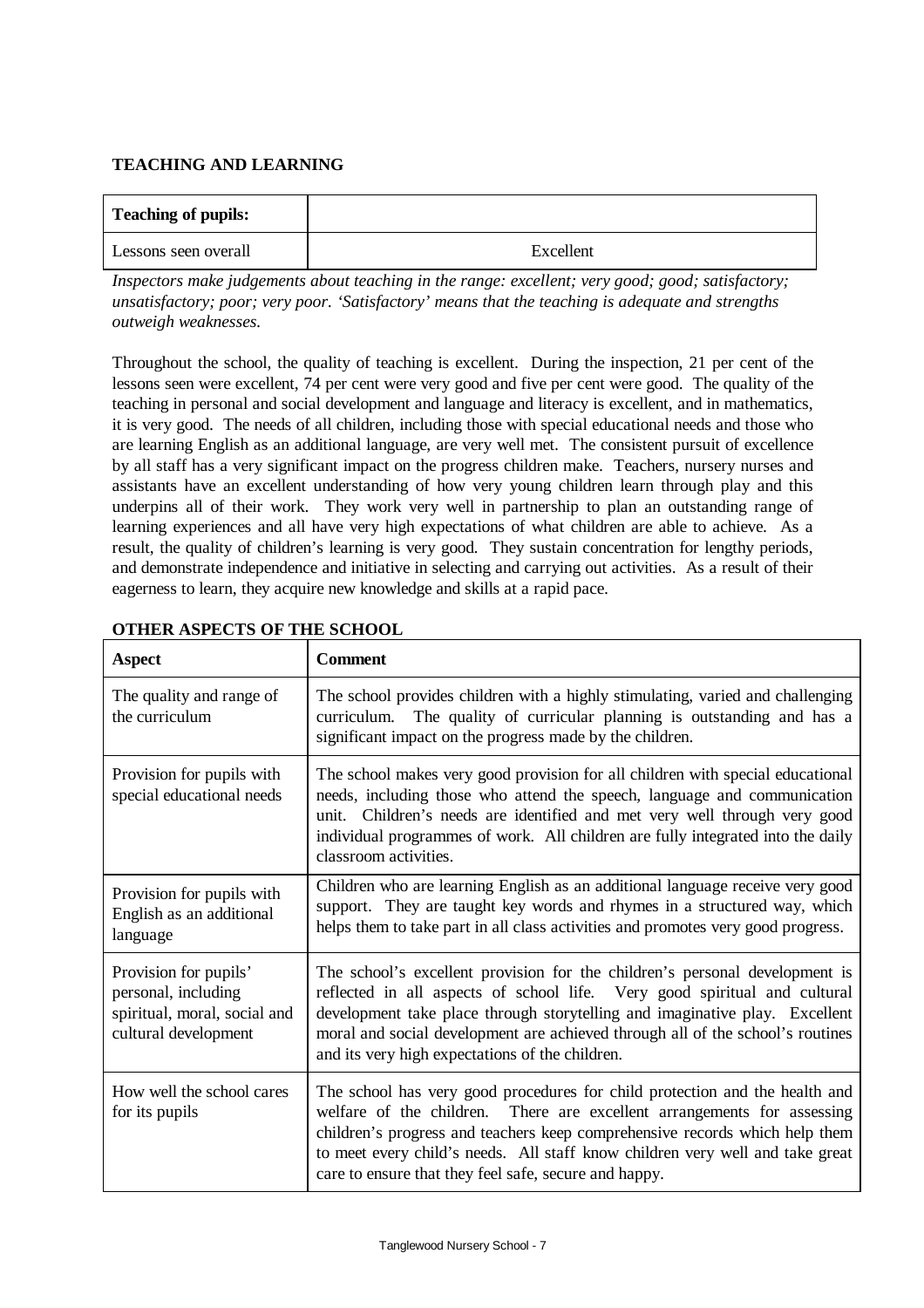The school's excellent partnership with parents makes a significant contribution to the progress made by the children.

| <b>Aspect</b>                                                            | <b>Comment</b>                                                                                                                                                                                                                                                                                                                                 |
|--------------------------------------------------------------------------|------------------------------------------------------------------------------------------------------------------------------------------------------------------------------------------------------------------------------------------------------------------------------------------------------------------------------------------------|
| Leadership and manage-<br>ment by the headteacher<br>and other key staff | The leadership and management of the headteacher are excellent and she<br>is supported very well by all other staff. Teachers, nursery nurses,<br>speech and language therapists and assistants work very effectively<br>together as a team, and all are constantly seeking to achieve excellence<br>in all that they do.                      |
| How well the managers<br>fulfil their responsibilities                   | Although the managers do not have the same statutory powers and<br>responsibilities as governors, they are well informed about all aspects of<br>school life and provide good support for the headteacher and staff. They<br>make regular visits to the school and keep abreast of all developments.                                           |
| The school's evaluation of<br>its performance                            | This is a self-critical school, in which all members of staff are constantly<br>seeking ways to improve their practice, reviewing new initiatives and<br>assessing the impact of their work on how well children learn. There is<br>no complacency, despite the very high standards already being achieved.                                    |
| The strategic use of<br>resources                                        | The funds that are made available to the school by the Local Education<br>Authority are administered very efficiently and spent very wisely to<br>ensure that the school receives the best possible value. The school<br>makes excellent use of its staff, accommodation and outstanding range<br>of resources to support children's learning. |

**HOW WELL THE SCHOOL IS LED AND MANAGED**

The adequacy of the school's staffing, accommodation and learning resources is very good.

## **PARENTS' AND CARERS' VIEWS OF THE SCHOOL**

| What pleases parents most                  | What parents would like to see improved |
|--------------------------------------------|-----------------------------------------|
| Their children like school.                |                                         |
| The way in which the school helps their    |                                         |
| children to become mature and responsible. |                                         |
| The way the school is managed.             |                                         |
| The quality of the teaching.               |                                         |
| The progress which the children make.      |                                         |
| The approachability of all staff.          |                                         |
| The way the school works closely with them |                                         |
| and keeps them well informed about their   |                                         |
| children's progress.                       |                                         |

The parents at the pre-inspection meeting with members of the inspection team expressed unanimous support for and confidence in the school, as did those who replied to the inspection questionnaire. A number of parents wrote to the registered inspector to express their appreciation of and admiration for the work of the school. Particular mention was made of the excellent qualities of the headteacher and staff and the very good progress made by the children, including those with speech and communication difficulties. The findings of the inspection team agree with the views of the parents in every respect, that Tanglewood Nursery School provides an excellent education for their children.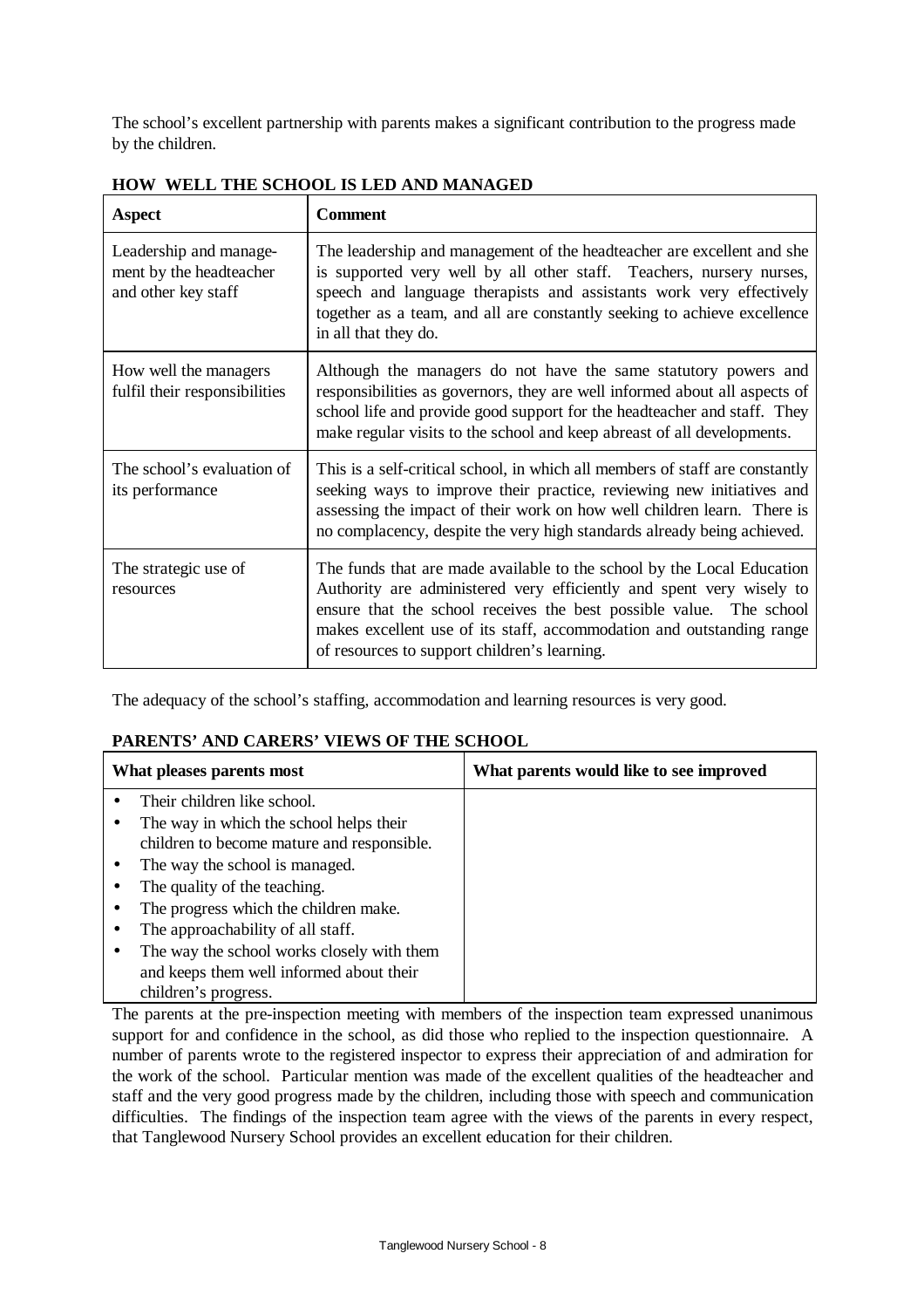## **PART B: COMMENTARY**

#### **HOW HIGH ARE STANDARDS?**

#### **The school's results and achievements**

1. The standards achieved by children at Tanglewood Nursery School are well above average by the time they leave the school, which, in most cases, is at the age of four. By this time, they are well on the way to achieving the national objectives that are set for five year olds. The attainment of children on entry to the school is broadly average. This represents very good achievement, which results from a combination of the excellent quality of teaching and the outstanding range of opportunities for learning that all children receive during their time at Tanglewood. Children achieve standards that are above average in mathematics, as at the time of the previous inspection. In personal and social development, language and literacy, creative development, physical development and knowledge and understanding of the world, standards are well above those expected for children of a similar age. These very high standards have been maintained since the last inspection in all areas of learning except knowledge and understanding of the world, where they are now higher than they were four years ago. This is due to the introduction of computers in every classroom and an excellent programme of food technology, which involves the children in preparing their daily snack.

2. Children who have special educational needs, including those who receive specialist support in the speech, language and communication unit, also make very good progress in their learning and achieve very well in relation to their previous attainment. This results from careful identification of individual children's needs and very well structured support. The few children who are learning English as an additional language also make very good progress in their learning and achieve very well. They are closely monitored and given very good support to help them acquire a new language. Throughout the school, boys and girls make equally good progress in their learning as the school devotes much attention to ensuring that all children have equal opportunities to develop skills and acquire knowledge and understanding.

3. Children achieve very good standards in their personal and social development. They quickly develop confidence and independence, and form excellent relationships with each other and with adults. They are eager to explore a wide range of learning experiences and show persistence and sustained interest in all activities. Children take turns and share toys and equipment fairly. Standards are also very good in language and literacy. Children develop very good listening skills because they are given numerous opportunities to listen to stories and instructions and respond to questions. They speak clearly and audibly, and many have the ability to express their ideas in coherent sentences. Children hold conversations of varying degrees of complexity as they engage in stimulating role-play activities. They enjoy books and handle them with care. Older children associate sounds with letters of the alphabet and recognise their own names.

4. In mathematics, standards are higher than expected for children of a similar age. Children count objects up to ten and sing familiar number rhymes and songs. They sort objects according to their size and are beginning to use appropriate mathematical language when comparing them. Older children make tally charts to show what each child wants to eat for a snack. Children recognise and name squares, rectangles, triangles and circles accurately. Children achieve very good standards in developing their knowledge and understanding of the world. They know that ice is frozen water and that it will melt when warm water is poured on it. They observe and handle a trout and some can identify fins and scales. Through role-play, they learn that water is a very precious commodity in parts of Africa. Children explore and select from a range of materials and use cutting, joining and building skills to make items such as musical instruments, castles, flags and finger puppets. They handle tools such as hammers, nails and drills with safety and confidence as they work with wood, and they prepare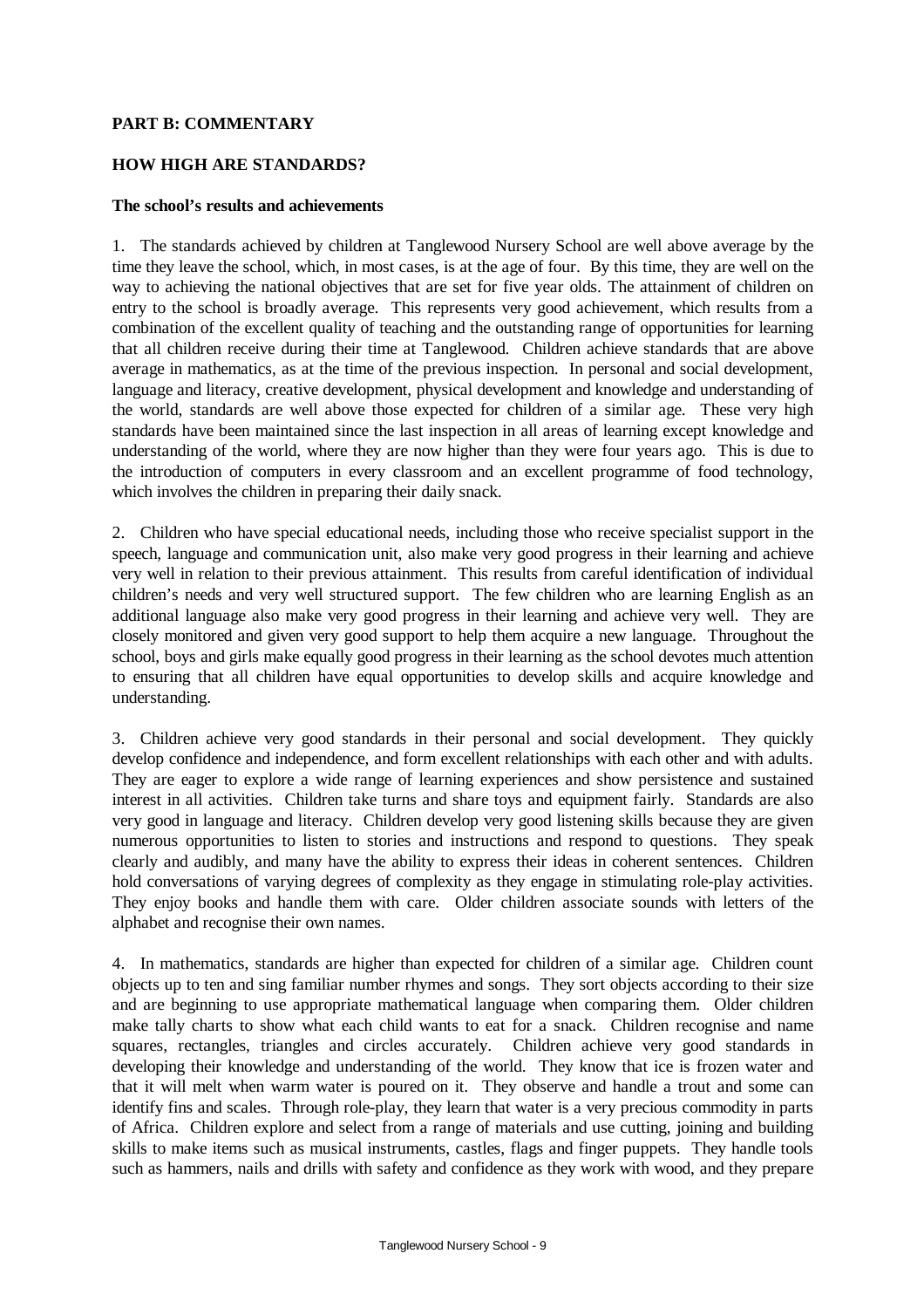a wide variety of different foods for their daily snack. Children use simple computer programs which support their learning in other areas of the curriculum.

5. Standards in creative development are also very good. Children produce pictures, patterns and models using a range of materials. They print using fruit and fish and paint with differently sized brushes to achieve different effects. They create backgrounds by marbling and add to them using collage techniques. Children listen to and create music and respond to it in dance and through imaginative play. The excellent opportunities that are provided for children to participate in imaginative play in a variety of contexts are a key factor in the children's very good attainment. The standards achieved by children in their physical development are also very good. This is due in no small part to the excellent and imaginatively designed outdoor environment, which provides children with a wealth of experiences. They use climbing frames, rope ladders, tricycles and large building equipment skilfully and confidently. They dig, pour and build in the sandpits and throw balls and wet sponges at targets. Children have very good awareness of space and of each other. They handle many different tools and smaller objects with increasing dexterity as they hammer, weave, cut and thread.

#### **Pupils' attitudes, values and personal development**

6. Children are enthusiastic about coming to school and have excellent attitudes toward all aspects of school life. This judgement is the same as that made in the previous inspection. Children are confident when they arrive for each session and move comfortably from their departing parents to their class teacher or nursery nurse. Even the youngest pupils, who have only been attending for a few weeks, are happy to join in activities without hesitation. Children ask questions readily and concentrate very well for extended periods of time. A typical example was a group of children playing together as a crew on a ship. With the expert guidance of their teacher, they moved supplies with pulleys, consulted a map, made safety checks, donned life jackets and peered through a telescope. The direct link between excellent teaching and excellent attitudes and behaviour was evident throughout the inspection.

7. The children's behaviour is exemplary as at the time of the last inspection. They are polite and friendly to adults and to each other. They listen very well, and this helps to support learning very significantly. Children enjoy playing with the wide range of toys and equipment and treat these resources with care. They make regular use of the lending library, and books and displays are treated with respect. The excellent behaviour is implicit and children thrive in this atmosphere of calm and joyful learning.

8. The children's personal development and their relationships within the school are outstanding. This reflects the judgement of the previous inspection. The daily routine of eating wholesome snacks together is one of many activities that enable children to be responsible, learn new practical skills and extend their social skills. Children are very kind to each other and reflect the excellent role models that all members of the staff represent. Children are patient with each other and this helps to support learning for pupils who have speech difficulties.

9. Attendance is good even though it is not a statutory requirement for children of this age. The same judgement was made in the last inspection. Children are eager to come to school and arrive punctually for the morning or afternoon session.

## **HOW WELL ARE PUPILS TAUGHT?**

10. The quality of teaching is excellent and the quality of learning is very good. During the inspection, 42 lessons were observed. The quality of teaching was excellent in nine, very good in thirty-one and good in two. This represents a very good improvement in the quality of teaching since the previous inspection, when teaching was judged to be good overall. In this inspection, teaching was at least good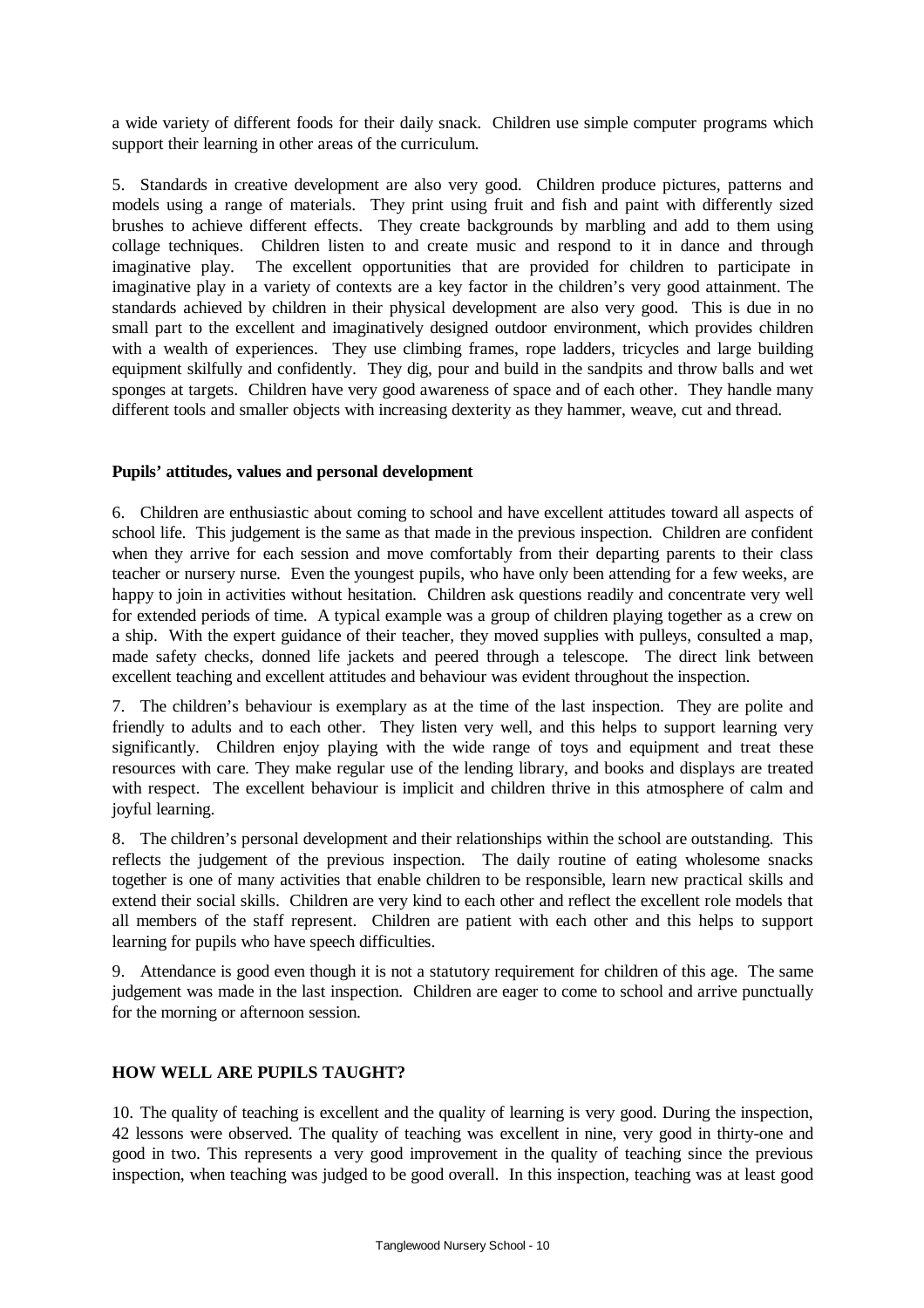in all lessons and very good or excellent in 95 per cent of lessons. In the last inspection, teaching was very good or excellent in 11 per cent of the lessons observed. The excellent quality of the teaching has a direct impact on the high quality of the children's learning. The quality of teaching is excellent in personal and social development, language and literacy, mathematics, knowledge and understanding of the world, creative development and physical development. The quality of the children's learning is excellent in knowledge and understanding of the world, creative development and physical development. It is very good in personal and social development, language and literacy and mathematics.

11. The teachers, nursery nurses, speech and language therapists and learning support assistants are very knowledgeable about the way young children learn. Together, they form a very effective team, who create challenging, stimulating activities, which help to increase the children's understanding about a very wide range of themes and make learning fun. Lessons are meticulously planned to ensure that all children are given every opportunity to make very good progress in all areas of learning. Every activity has a focused area of learning, as well as details on how the activity is related to all other areas of the curriculum for the foundation stage of children's learning. There are excellent relationships between all adults and children, which enables children to feel secure, confident and keen to learn. All adults in the school have very high expectations of the children, are very supportive and know each child very well as an individual.

12. All adults place great emphasis on, and provide an excellent range of, challenging activities to develop the children's personal, social, language and literacy skills. This enables the children to become confident, independent learners, to have excellent attitudes to learning and faultless behaviour and to make very good progress. The interaction of adults with the children in stimulating activities, such as role-play in the 'African Village' or in the 'Cobbler's Workshop', greatly extends and enhances the children's language development. Adults listen with interest to what the children have to say and use open-ended questioning effectively to develop their language skills. Children are provided with many opportunities to write for themselves, such as 'sending a postcard' after their journey on the 'Good Ship Learn-a- Lot'. The children's interest in learning early reading skills is greatly stimulated by listening to expressively read stories and they eagerly talk about authors and recognise title pages. Children, including those who attend speech and language therapy sessions, know some initial phonic sounds, such as 's' for snake and 'f'' for fish. At present, the school is taking part in a research project to try to find out what impact, if any, the presence of a male role model for reading will have on raising boys' interest in reading.

13. There is a very good mix of structured and independent learning activities in all classes, which enables the children to learn very well. Children quickly become absorbed in their activities and sustain concentration very well. They are fascinated when they investigate a large block of ice and discover how it melts, while other children listen attentively to the teacher explaining how a fish breathes and some enjoy feeling the scaly skin of the fish. Others work confidently and independently on one of the many activities on offer, such as 'reading' books quietly in the book corner or using a roller-ball to manoeuvre the cursor on the computer to 'dress the teddy bears'. Some choose to listen to a story about 'Rosie and Jim', or are outside riding tricycles, or making a boat out of large construction materials. Every activity is planned very efficiently and every member of staff, together with parent helpers, is so well deployed that all children are effectively engaged in learning. The adults treat each other and the children with respect and are very good role models for the children. They insist on good manners at all times and, combined with the inspiring curriculum, this results in the children being so interested in their learning that their behaviour is exemplary.

14. The quality of teaching for children with special educational needs, including those who receive speech and language therapy, is excellent. They are very well integrated within their class and also receive excellent additional help in small groups or individually. They are making very good progress due to the excellent support from the teachers, speech and language therapists and assistants, who make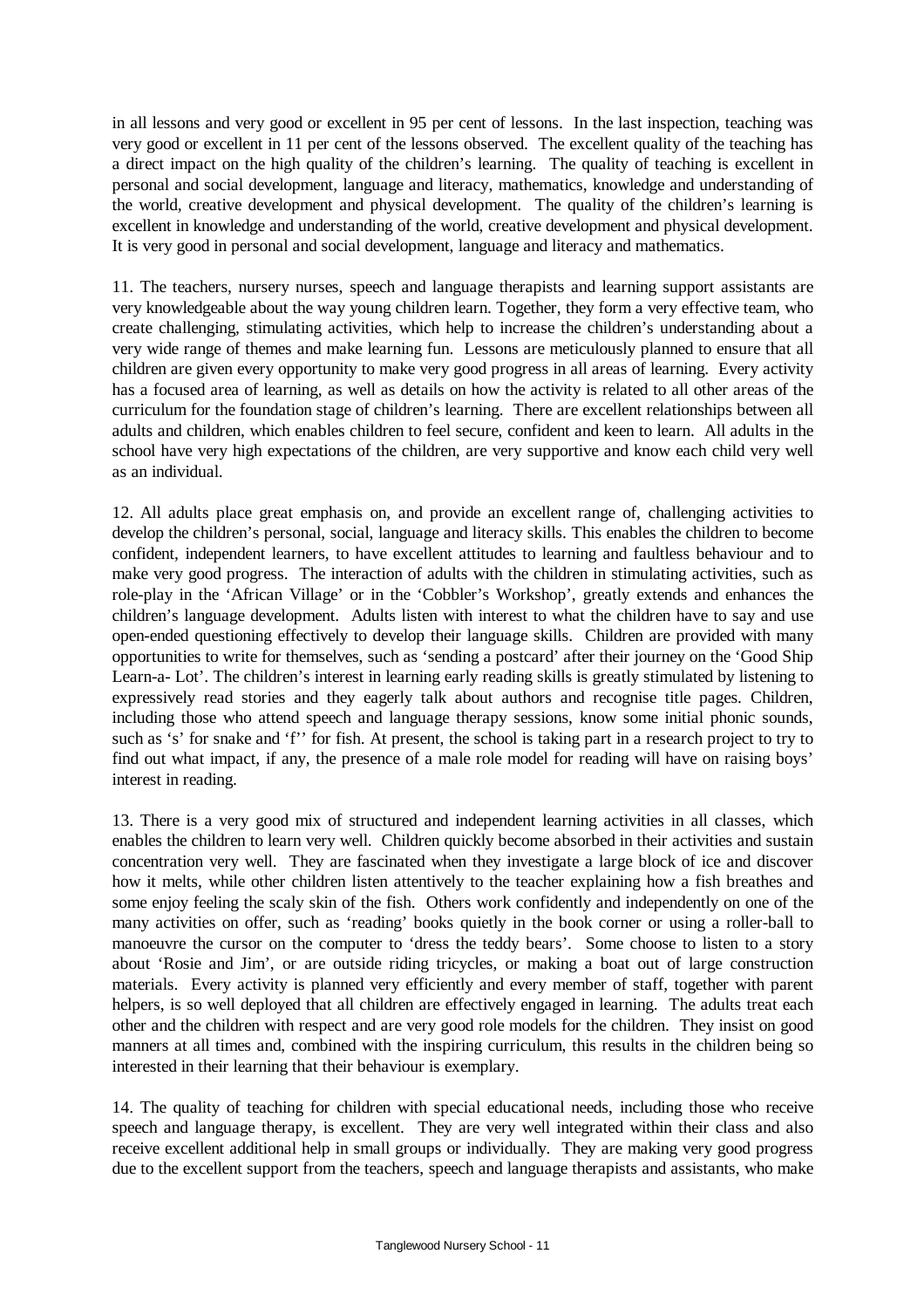learning interesting and fun. Thorough assessments are made of each child's stage of development in all areas of the curriculum and these are used effectively to inform future planning by class teachers, and by the speech and language therapists, to extend the children's learning. The quality of teaching for children who are learning English as an additional language is excellent. When they enter the nursery, they are helped to learn English in a similar way to that of young children learning their mother language. This includes learning rhymes and words that are important to each child, such as 'mum', 'dad', 'face', 'eyes', 'coat' and 'shoes'. Playing with the other children helps them to form friendships and to learn English in a very practical way. They make very good progress and they quickly become fluent in speaking English.

# **HOW GOOD ARE THE CURRICULAR AND OTHER OPPORTUNITIES OFFERED TO PUPILS?**

15. The school offers all children an exceptional range of opportunities to develop skills, knowledge and understanding across all areas of learning. This represents very good improvement since the last inspection, when a key issue directed the school to review curricular organisation to ensure that every child received a balanced curriculum. This has been achieved through outstanding curricular planning. It begins with a brainstorming session, in which all staff contribute ideas to the whole school theme for the half-term, and eventually results in each class having meticulously detailed planning sheets for every activity. These are displayed where the activity takes place and provide excellent guidelines for parent helpers and students, as well as showing how each of the six areas of learning is to be addressed through the activity. Computers have been introduced in each class since the last inspection and the school now ensures that all children learn basic computer skills. French is also taught to every class for a short time each week. The opportunities that are provided for children to select from a broad range of activities enable them to develop independence and initiative at a very early age. This results in very high levels of involvement and excellent behaviour. The strategies for teaching early literacy skills are excellent and those for numeracy are very good. These lay a very sound foundation for future learning. The ongoing assessment and recording of children's achievements ensure that all children participate in the full range of planned activities and make very good progress in their learning.

16. The curriculum is enhanced by excellent arrangements to involve parents in their children's learning. The school provides them with extensive information about what is being taught and how they can help at home. The school has also recently been involved in practical research intended to encourage boys to take a more active interest in reading. The school has carefully monitored whether having an adult in the book corner attracts more children to explore books, and whether having a male parent there has any significant influence on boys' attitudes to reading. The curriculum is further enhanced by excellent links with the local community. These include visits to places in the locality, including a launderette, a supermarket and a fish and chip shop. All classes also visit Colchester Zoo during the summer term. Many visitors to the school include grandparents, nurses, musicians, police and fire officers, bus drivers and parents with babies, who all add a further dimension to the children's learning.

17. The school prepares children very well for statutory education by laying the foundations of learning in many areas through a simple, but comprehensive, personal, social and health education programme. This includes the safe use of medicines and tablets, and awareness of health and hygiene issues. The children's preparation of their own snacks is also a novel but very important strength of the curriculum. The school also lays the foundations of religious education through retelling Bible stories, such as 'Noah's Ark', and singing songs. There is close liaison with local schools to which children will transfer at the end of their time at Tanglewood.

18. The school has excellent systems and policies to ensure equal opportunity and access to all areas of the curriculum for all pupils, including those with special educational needs and children who are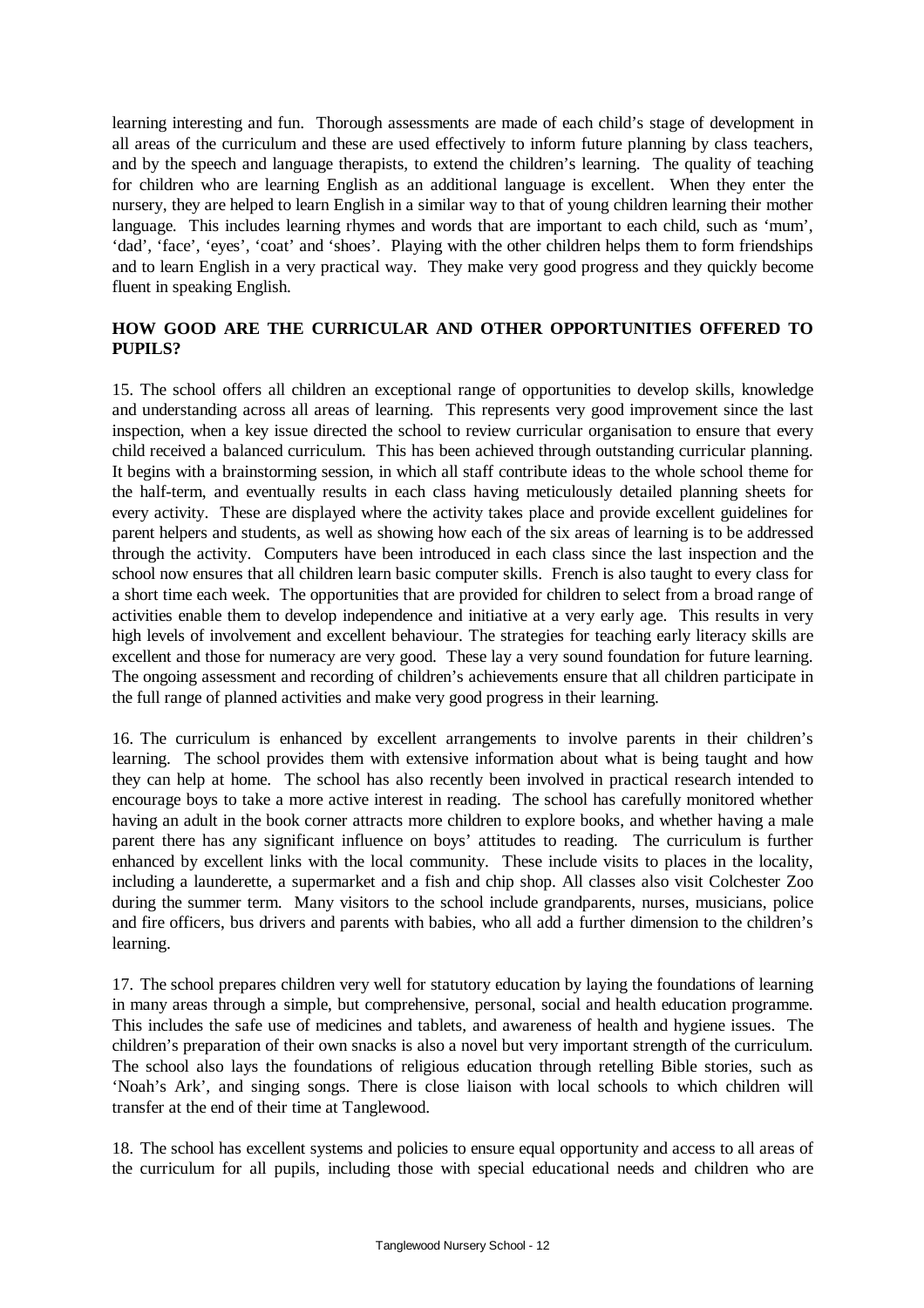learning English as an additional language. Provision for children with special educational needs, including those who attend the speech, language and communication unit, is very good. A dedicated, experienced and well qualified team works under the direction of a full time co-ordinator for special educational needs. Teachers, nursery nurses, speech and language therapists and learning support assistants work constructively together to meet each child's needs. They provide very good support for children individually and in small groups. Some of this support takes place in the classroom, but sometimes children are withdrawn to work in a separate room. On occasions, children have to be taught in the corridor or in the staff room, as there is not enough space to accommodate all small groups. The school has identified this as an issue in its five-year development plan. Children's individual education plans contain appropriate details and include targets for developing speech and language, physical, social and intellectual skills. A weekly programme is devised for each child, which is revised each week in consultation with class teachers and parents. The school receives very good support from outside agencies, including community nurses, the community doctor and the paediatric department of the local hospital. There are close links with local primary schools and with the local community, where children are often taken on visits.

19. There is also excellent provision for children's personal development, including their spiritual, moral, social and cultural development. This judgement agrees with the findings of the last OFSTED inspection. The curriculum provides many opportunities for children to reflect on their everyday experiences and there were many observed instances of children expressing awe and wonder during the inspection. On one occasion, children held a melting ice cube in their hands and poured warm water onto it, observing what happened. All staff value children's suggestions and ideas, which develops their confidence and self respect. The school's provision for moral development is exemplary and underpins every aspect of school life. Children are expected to behave well and they respond accordingly. They show a very good understanding of right and wrong and can usually explain why. They also show a developing awareness of wider moral issues, as when they are given opportunities to discuss and learn about the wars in Africa.

20. Provision for the children's social development is also excellent. This is due in part to the quiet, relaxed, friendly manner of all staff, who provide excellent role models for the children's social behaviour. Children become confident enough to resolve their own differences with gentle encouragement from staff. The provision of stimulating, exciting activities also encourages children to become competent, independent learners. Cultural development is promoted very well through several areas of learning. Teachers read stories, such as 'Handa's Surprise' and children prepare a wide range of snacks from different parts of the world. The 'African Village' role-play area gives children an understanding of various aspects of African culture. Plentiful multicultural resources include dolls, books, dressing up clothes, music tapes and musical instruments. Children are also provided with an insight into their home culture through seasonal religious festivals, visitors and various topics and themes throughout the year.

## **HOW WELL DOES THE SCHOOL CARE FOR ITS PUPILS?**

21. The safety and well being of children is an important focus for all members of staff. The procedures for ensuring children's welfare and the arrangements for child protection are very good. This judgement reflects that made in the previous inspection. There are a number of well-written policies to guide staff and visitors regarding safe practices both in school and on trips. The head teacher carries out regular risk assessments of the site and improvements are ongoing. The school's excellent approach toward behaviour management meets the needs of these young children and results in a friendly and orderly community.

22. The headteacher holds responsibility for child protection and is supported in this role by the deputy. The school has its own policy, and regulations relating to child protection are reviewed regularly with members of the staff. Statutory requirements in this area are fully met. The school maintains good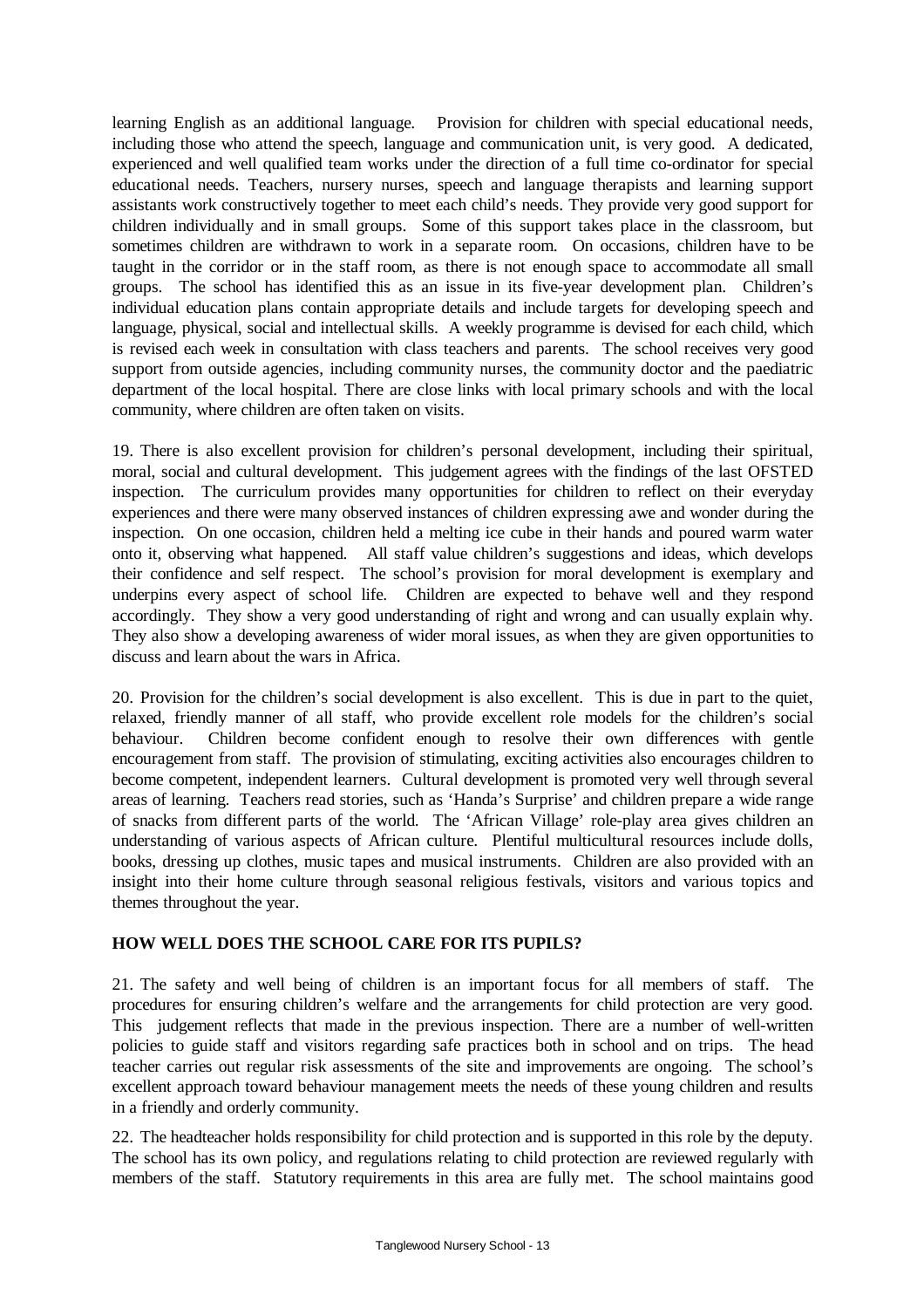links with outside health and support agencies that are called upon regularly to help meet the needs of the children. The school is very clean and the grounds are maintained to a very high standard.

23. Class registers are maintained very carefully. Although attendance at school for these children is not a statutory requirement, the school makes enquiries if a child does not attend on a regular basis. Great care is taken to promote safe practices among children without limiting their sense of adventure. Pupils are taught how to cut with scissors or knives and how to handle hammers and saws correctly. The very high level of care for the children has been maintained since the last inspection.

24. The school has excellent systems for assessing and monitoring children's academic and personal development. This represents very good improvement since the last inspection, when assessment procedures were not sufficiently rigorous. All staff are involved in recording what children have achieved, and many instances of this were observed during the inspection in all classrooms. Assessment sheets are first formulated during the pre-school staff visit and these are compiled with the help of parents. An initial profile of each child is then completed by the end of the child's first week. A whole session observation of each child is carried out every term. Details of all observations and assessments are included in the child's individual folder, which also contains samples of work. Parents are kept very well informed during the process, and the special educational needs and speech and language departments also identify children who need extra help. Teaching and support staff are involved in recording children's progress and attainment during all activities. This includes careful observations of children's imaginative play to record milestones in their personal development. Teachers and nursery nurses meet every day after school to review and discuss the progress of individual pupils and the success of different activities. They use this time very productively to plan further activities for the children or to re-assess and revise lesson plans.

## **HOW WELL DOES THE SCHOOL WORK IN PARTNERSHIP WITH PARENTS?**

25. The quality of information provided for parents is excellent. Parents meet formally with teachers each term to discuss their child's progress and review a written report on all areas of development and learning. These reports are very well written and parents are invited to add their views on their child's progress. All members of staff are friendly and easy to approach. The cornerstone of the school's outstanding link with parents is the home visit made before a child enters school. Children are very well known as individuals and they arrive on the first day to be greeted by a familiar face. The headteacher sends parents regular, informative newsletters and these contain very useful details about helping children to learn at home. Blackboards outside each classroom are updated daily to keep parents fully informed about the activities that their child will be involved in that day.

26. Parents make a very good contribution to children's learning at school and at home. A number of parents and grandparents help regularly in classrooms and teachers can rely on this commitment and organise learning activities around them. Parents are very well directed and help with reading, cooking, crafts and games. Others contribute to learning on individual occasions, such as playing the violin for a class or providing ethnic food. The Friends of Tanglewood raise significant amounts of money to help fund improvements and provide extra equipment. Parents make good use of the lending library to read regularly with their children at home.

27. The overall effectiveness of the school's links with parents is excellent. This view is reflected in the very positive replies to the questionnaire and comments offered at the parents' meeting before the inspection. The school's outstanding partnership with parents has improved since the last inspection and helps children to reach the very high standards they attain.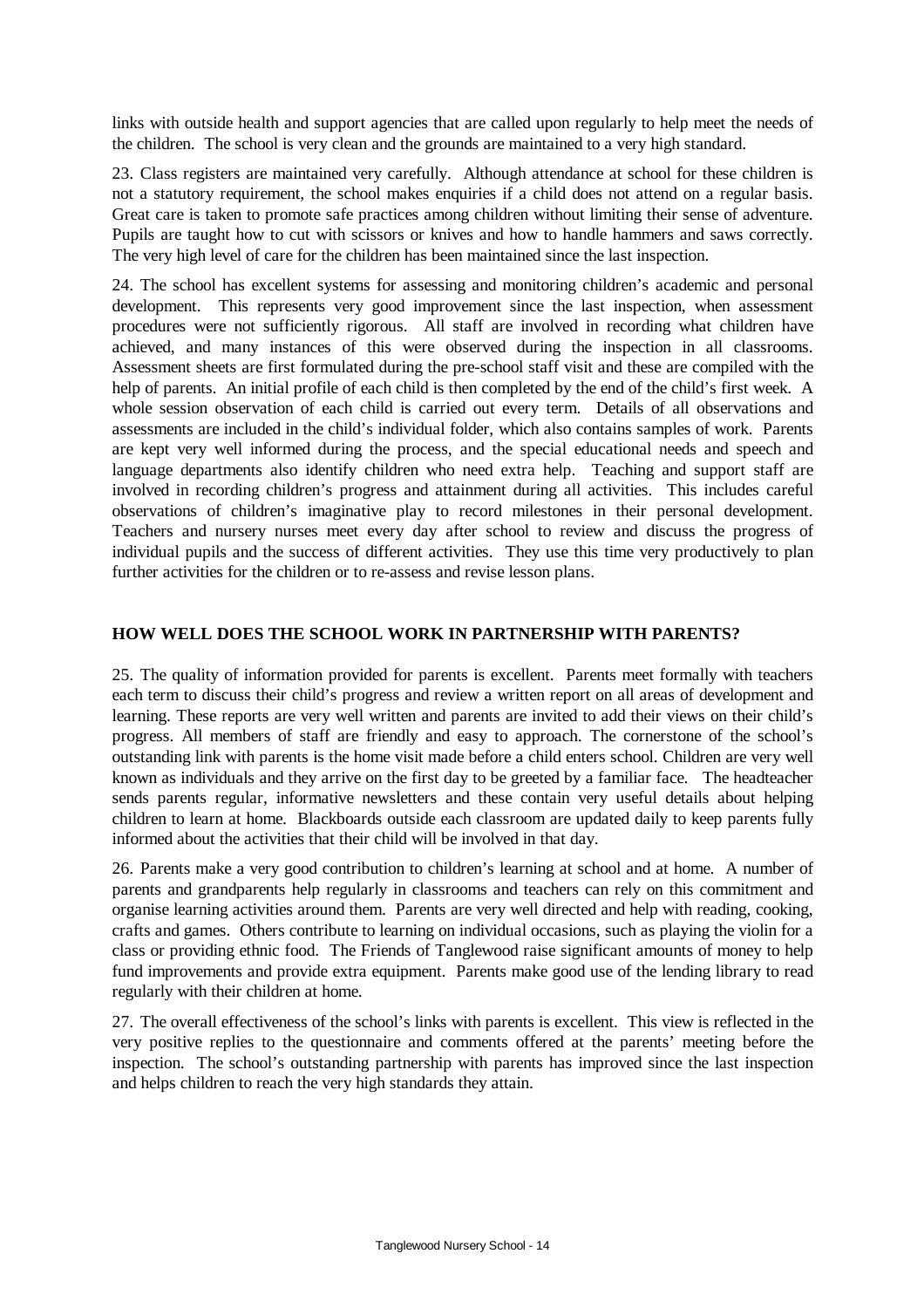## **HOW WELL IS THE SCHOOL LED AND MANAGED**

28. The leadership and management of the school are very good, as at the time of the last inspection. Under the excellent leadership of the headteacher, all staff make a highly effective contribution to the management of the school. All are involved in making key decisions about changes and improvements, and there is a very strong commitment to achieving excellence in all aspects of the school's work. This ensures that the school's clearly stated aims are fully met. Its commitment to good relationships and equality of opportunity for all children is reflected in every area of school life. The main reason for the very high quality leadership and management is that all staff share the same philosophy of education for children of Nursery age. This underpins all that they do and ensures that everyone is committed passionately to the same vision and ideals for the school. Every member of the team is valued, and all work together successfully in an atmosphere of mutual respect and appreciation. This, in turn, creates a very warm and welcoming ethos, in which children feel secure and happy and parents have complete trust. The very high quality of the school's leadership and management has a significant impact on the quality of education provided for the children and the very high standards they attain.

29. The leadership and management of the provision for children with special educational needs are also very good. The co-ordinator for special educational needs makes a very effective contribution to the overall management of the school, ensuring that teachers, nursery nurses, speech therapists and assistants work well together as a team to meet the needs of each child.

30. The school has remained under the control of the Local Education Authority and, as such, does not have a delegated budget or governors with statutory obligations. The managers are well informed and very supportive of the school. They make regular visits and play an active part in the life of the school. The headteacher keeps managers abreast of all developments through informative and detailed reports, which are discussed fully at meetings and followed up in subsequent visits.

31. The shared commitment to excellence also guarantees a self-critical approach to the management of the school, which has brought about very good improvement since the previous inspection in 1996. Each of the issues that was identified at that time has been addressed in depth with meticulous attention to detail. All staff are involved in reviewing the curriculum on a regular basis, and the improvements that have been made now ensure that every child receives a balanced range of opportunities for learning. All children now have access to a computer, and teachers have planned a variety of experiences to familiarise children with how computers work and to help with their learning in other areas of the curriculum. The organisation of the curriculum now ensures that all children are able to participate fully in the whole range of activities provided. At the time of the last inspection, the school's arrangements for assessing children's attainment and progress did not ensure that all children were assessed systematically in all areas of learning. Since that time, staff have introduced excellent procedures for assessing and recording how children are progressing and what they understand. These enable teachers to meet every child's needs very well.

32. There has also been a very good improvement in the quality of teaching since the last inspection. In this inspection, teaching was judged to be very good or excellent in 95 per cent of the lessons observed, compared with 11 per cent in 1996. This is an outstanding achievement and can be attributed directly to every member of staff's commitment to excellence in all their work. It also results from rigorous monitoring and development of teaching that is accepted as an essential part of the leadership and management of the school. The headteacher, her deputy and more experienced staff provide excellent role models for less experienced teachers, and offer very good support and advice to their colleagues. Teachers and nursery nurses work successfully as a team in each classroom, sharing ideas and expertise and constantly searching for better ways of developing children's learning. In all other areas, the school has either maintained or improved upon the already high standards identified in the last inspection. The school's capacity to continue to maintain exceptionally high standards is excellent.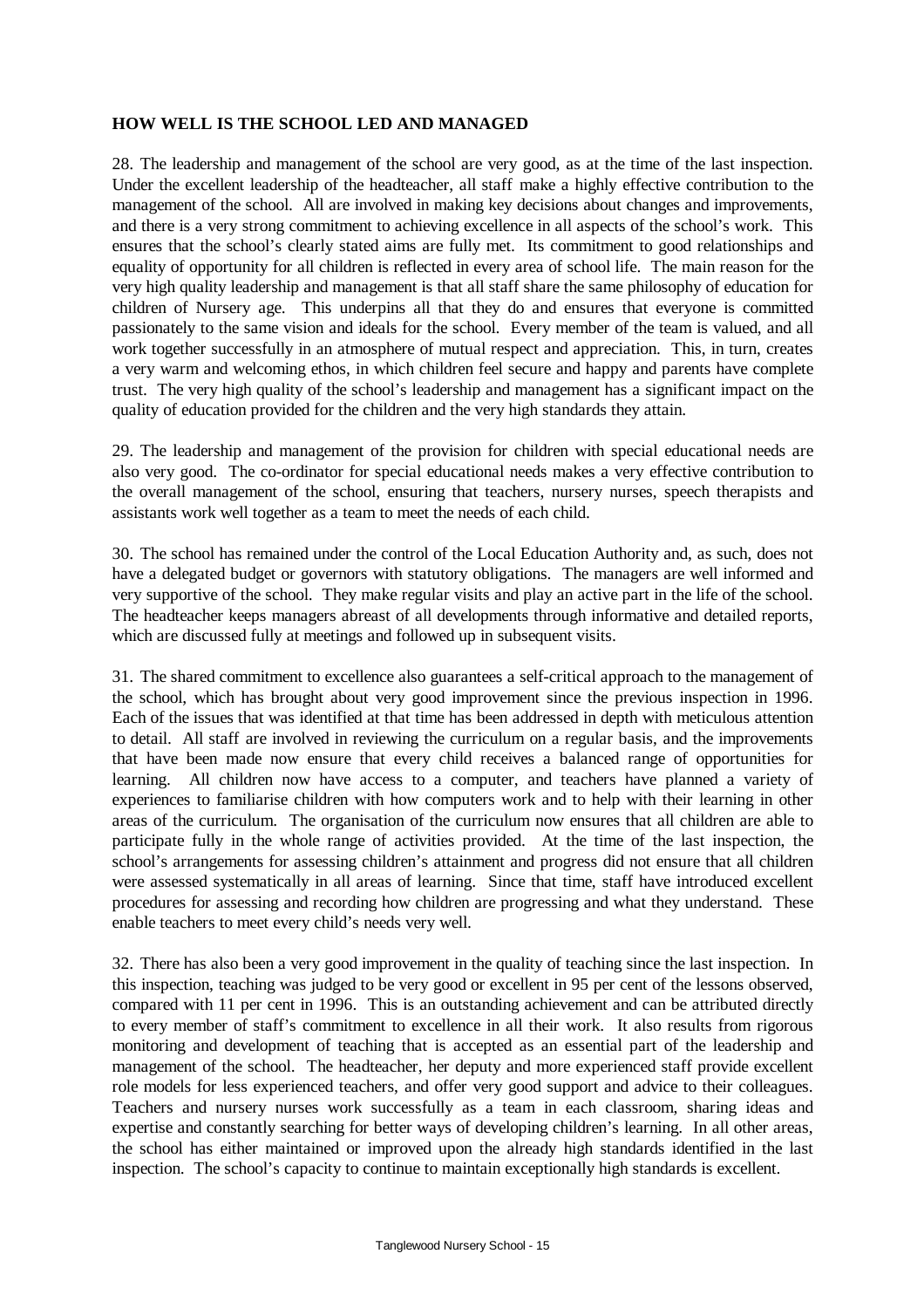33. The headteacher and school secretary work closely together, and in liaison with an officer from the Local Education Authority, to check expenditure and ensure that the school obtains the best value possible when purchasing resources. All staff contribute effectively to the school development planning process and identify priorities for expenditure. The range and quality of the school's resources are excellent as a result of careful planning and wise expenditure. There is an extensive range of very good quality practical equipment to support each area of learning and a large number of books are attractively displayed in each classroom. Parents and children are able to borrow books from the amply stocked library to share at home. The wide range of high quality resources makes a significant contribution to the children's learning, as teachers are able to present ideas in many interesting and exciting ways to stimulate the children's interest and make learning enjoyable. For example, each classroom has a purpose built area for imaginative play, all of which have been created with great imagination and originality to provide splendid opportunities for developing children's learning. In an 'African Village', children dress in African clothes and headgear, draw water from the well and learn about wildlife. On board 'The Good Ship Learn-a-Lot', children hoist cargo on board using a pulley system, plan their voyage on a world map, prepare food in the galley and use a telescope to spy out land. The quality of the outdoor learning environment is outstanding. Playhouses become a castle museum and a cobbler's shop, children make music and instruments on the bandstand and learn the skill of weaving at the weaving fence. Play areas have been designed with great imagination and these are enhanced by an extensive range of climbing equipment, tricycles, targets to practise throwing and aiming, swings and sandpits.

34. The accommodation is very well maintained, and imaginative use is made of all available space. Covered outdoor classrooms provide useful extensions to the work area and there is a very well equipped kitchen. The only drawback to the accommodation is that children who have special educational needs sometimes have to work in the staffroom or corridor when taken out of the classroom for specialist teaching. The school has recognised the need to address this issue in its five-year development plan.

35. Undoubtedly, key factors in the very good progress made by the children are the excellent ratio of adults to children, the outstanding quality, quantity and range of resources, and the imaginatively designed and organised indoor and outdoor learning environments. Overall, the school offers an excellent model for Nursery education, which has been recognised by the Local Education Authority. It works in partnership with the school to provide monthly training for other teachers, nursery nurses and professionals with an interest in Nursery education. The school also provides a highly effective training ground for students who are training to become teachers or nursery nurses. They are given excellent support during their time in school.

#### **WHAT SHOULD THE SCHOOL DO TO IMPROVE FURTHER?**

36. In the context of the school's many strengths, the following point for improvement should be considered in the action plan:

• Continuing to implement effectively the priorities already identified in the school's five-year development plan.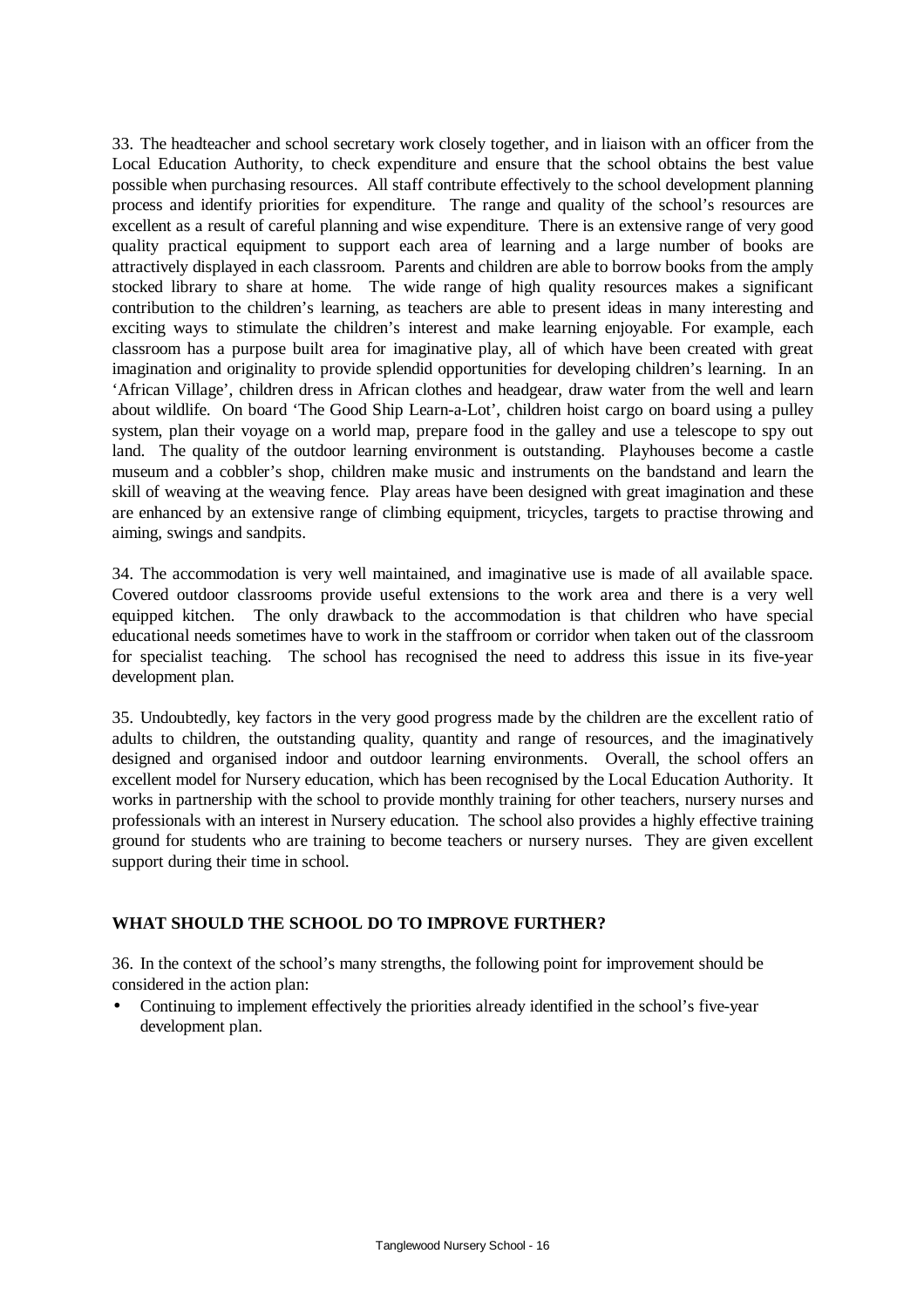# **PART C: SCHOOL DATA AND INDICATORS**

## *Summary of the sources of evidence for the inspection*

Number of lessons observed

Number of discussions with staff, governors, other adults and pupils

| 42 |  |
|----|--|
| 14 |  |

## *Summary of teaching observed during the inspection*

| Excellent | Very good | Good | Satisfactory Unsatisfacto | Poor | Very Poor |
|-----------|-----------|------|---------------------------|------|-----------|
| $\sim$ 1  | 74        |      |                           |      |           |

*The table gives the percentage of teaching observed in each of the seven categories used to make judgements about lessons.*

#### *Information about the school's pupils*

| Pupils on the school's roll                                      | Nursery |
|------------------------------------------------------------------|---------|
| Number of pupils on the school's roll (FTE for part-time pupils) | 91      |
| Number of full-time pupils eligible for free school meals        | N/a     |

*FTE means full-time equivalent.*

| <b>Special educational needs</b>                                    | Nursery |
|---------------------------------------------------------------------|---------|
| Number of pupils with statements of special educational needs       |         |
| Number of pupils on the school's special educational needs register | 30      |

| English as an additional language                       | N <sub>0</sub><br>pupils | ΟÌ |
|---------------------------------------------------------|--------------------------|----|
| Number of pupils with English as an additional language |                          |    |

| Pupil mobility in the last school year                                       | No<br>pupils |  |
|------------------------------------------------------------------------------|--------------|--|
| Pupils who joined the school other than at the usual time of first admission |              |  |
| Pupils who left the school other than at the usual time of leaving           |              |  |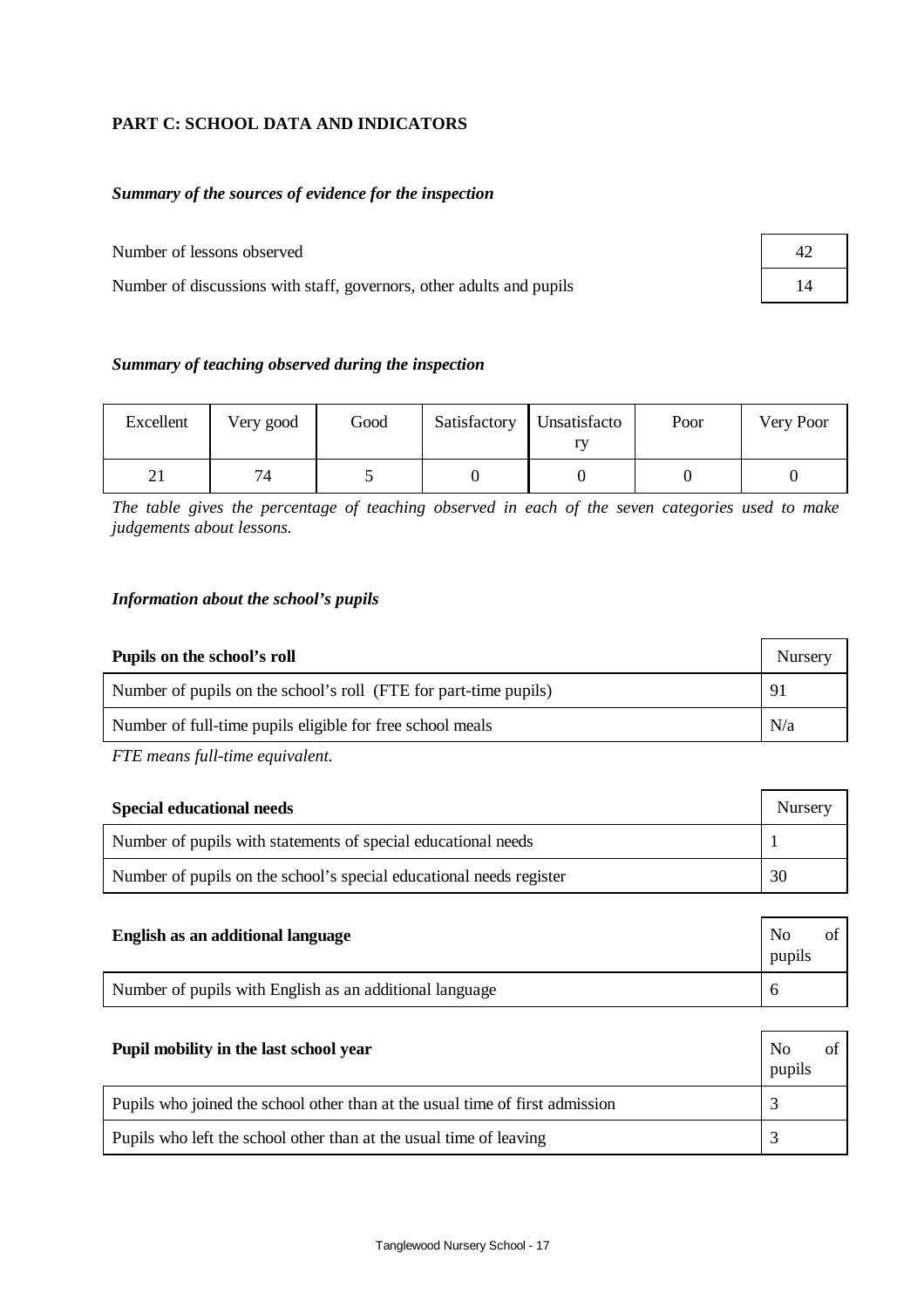## *Attendance*

| <b>Authorised absence</b> | <b>Unauthorised absence</b> |  |             |     |
|---------------------------|-----------------------------|--|-------------|-----|
|                           | $\%$                        |  |             | %   |
| School data               | N/a                         |  | School data | N/a |

*Both tables give the percentage of half days (sessions) missed through absence for the latest complete reporting year.*

# *Teachers and classes Financial information*

## **Qualified teachers and support staff**

| Total number of qualified teachers<br>(FTE) | h  |
|---------------------------------------------|----|
| Number of pupils per qualified<br>teacher   | 15 |

| Total number of education<br>support staff | 10  |
|--------------------------------------------|-----|
| Total aggregate hours worked per<br>week   | 278 |

| Number of pupils per FTE adult |  |
|--------------------------------|--|
|                                |  |

*FTE means full-time equivalent.*

| Financial year | 1999 |
|----------------|------|
|                |      |

| Number of pupils per qualified<br>teacher  | 15  |                                               | $\mathbf f$ |
|--------------------------------------------|-----|-----------------------------------------------|-------------|
|                                            |     | Total income                                  | 314970      |
| Total number of education<br>support staff | 10  | Total expenditure                             | 316681      |
| Total aggregate hours worked per<br>week   | 278 | Expenditure per pupil                         | 3519        |
|                                            |     | Balance brought forward from<br>previous year | (1711)      |
| Number of pupils per FTE adult             | 6   | Balance carried forward to next year          | (1892)      |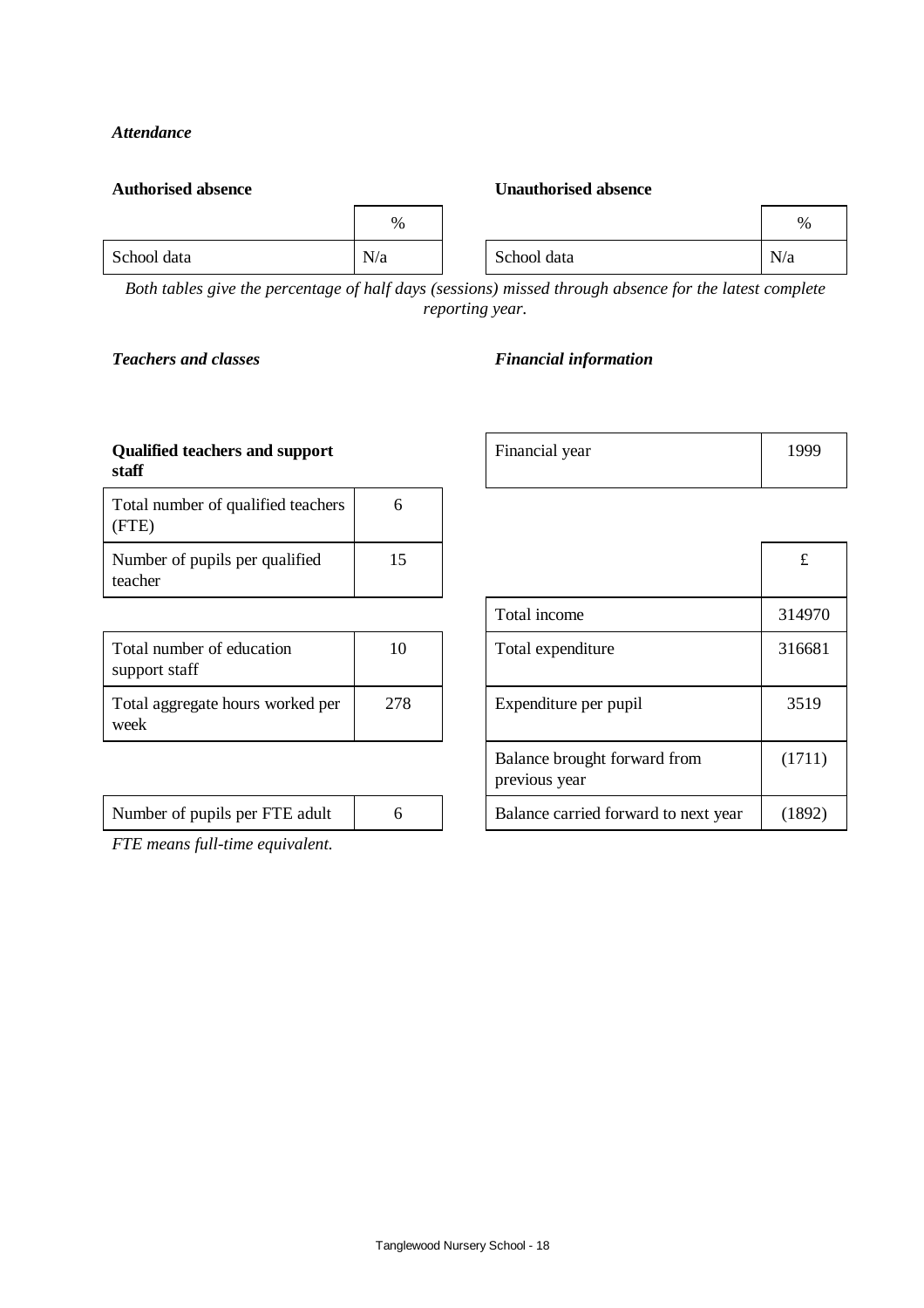*Results of the survey of parents and carers*

**Questionnaire return rate**

| Number of questionnaires sent out | 181 |
|-----------------------------------|-----|
| Number of questionnaires returned | 59  |

#### **Percentage of responses in each category**

My child likes school.

My child is making good progress in school.

Behaviour in the school is good.

My child gets the right amount of work to do at home.

The teaching is good.

I am kept well informed about how my child is getting on.

I would feel comfortable about approaching the school with questions or a problem.

The school expects my child to work hard and achieve his or her best.

The school works closely with parents.

The school is well led and managed.

The school is helping my child become mature and responsible.

The school provides an interesting range of activities outside lessons.

| Strongly<br>agree | Tend to<br>agree | Tend to<br>disagree | Strongly<br>disagree | Don't<br>know    |
|-------------------|------------------|---------------------|----------------------|------------------|
| 92                | 8                | $\boldsymbol{0}$    | $\overline{0}$       | $\overline{0}$   |
| 81                | 19               | $\boldsymbol{0}$    | $\boldsymbol{0}$     | $\boldsymbol{0}$ |
| 69                | 27               | $\boldsymbol{0}$    | $\boldsymbol{0}$     | $\overline{4}$   |
| 58                | 27               | 3                   | $\mathbf{0}$         | 12               |
| 85                | 15               | $\boldsymbol{0}$    | $\overline{0}$       | $\boldsymbol{0}$ |
| 76                | 19               | 3                   | $\overline{0}$       | $\overline{2}$   |
| 80                | 20               | $\boldsymbol{0}$    | $\mathbf{0}$         | $\boldsymbol{0}$ |
| 67                | 28               | $\overline{2}$      | $\mathbf{0}$         | 3                |
| 78                | 22               | $\boldsymbol{0}$    | $\mathbf{0}$         | $\overline{0}$   |
| 85                | 15               | $\boldsymbol{0}$    | $\boldsymbol{0}$     | $\boldsymbol{0}$ |
| 88                | 12               | $\boldsymbol{0}$    | $\mathbf{0}$         | $\boldsymbol{0}$ |
| 70                | 17               | $\overline{0}$      | $\mathbf{0}$         | 13               |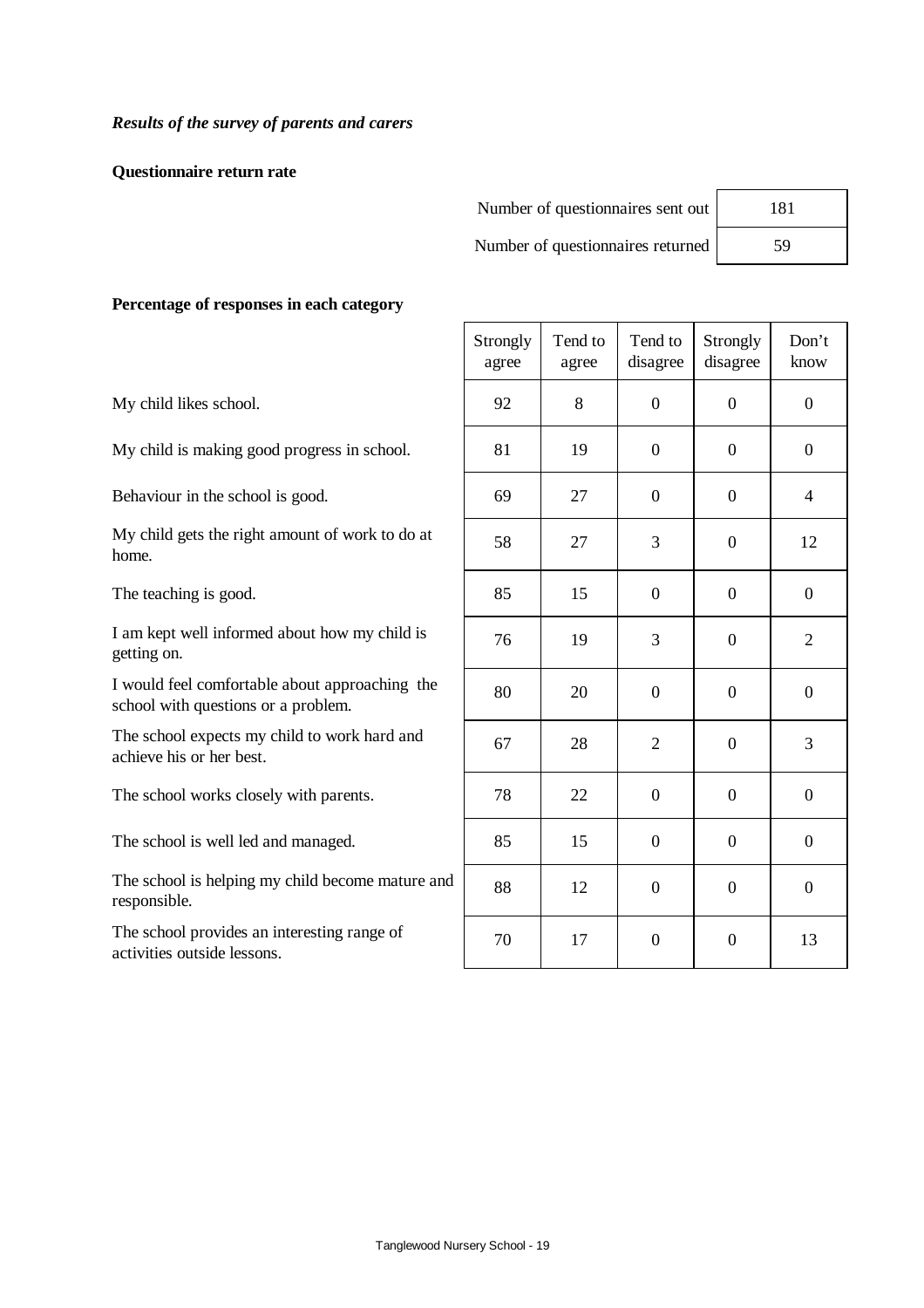## **PART D: THE STANDARDS AND QUALITY OF TEACHING IN AREAS OF THE CURRICULUM, SUBJECTS AND COURSES**

#### **AREAS OF LEARNING FOR CHILDREN IN THE FOUNDATION STAGE**

#### **Personal and social development**

37. Children attain well above average standards in personal and social development by the time they leave the school. This includes children with special educational needs and those who are learning English as an additional language. These very high standards have been maintained since the last inspection. The excellent teaching helps the children to make very good progress in this area of learning. This inspection took place early in the summer term when some three-year-old children in each class had only been in school for a few days. These very young children were settling in extremely well. Children feel safe and secure in the Nursery, which enables them to become confident learners. All the children are eager to explore the wide range of activities, both in and outside the classes. They enjoy making and sharing the 'snacks' for their break, such as buttering rolls and cooking rice, popcorn, hot-dogs and pasta. These activities are used extremely well to help the children to develop good manners and to extend their language skills by the use of very effective questioning and clear explanations. Children co-operate with one another very well when working in pairs or small groups. They quickly learn to share and to take turns. Relationships between children and between children and adults are excellent. The staff value every child and use praise to encourage each child to succeed. Children demonstrate independence when washing their hands before and after handling food. They concentrate for lengthy periods on an activity and persevere with more difficult tasks. Children take great care when handling living things, such as plants and when cleaning out the goldfish. They show the ability to solve simple practical problems, such as choosing to use a vice to hold a piece of wood steady.

38. The quality of teaching is excellent and the quality of learning is very good. Personal and social development are promoted very effectively in all areas of learning. Teachers encourage children to be independent, both in physical activities, such as dressing themselves, and also in their choice of activities. The children respond extremely well to the many opportunities offered to them, which are expertly planned to promote fully their personal and social development. The children's behaviour is exemplary. Simple re-telling of stories, such as 'Noah's Ark' and playing in the 'African Village' help them to understand that there is a need to be friendly and to share with others. Visits to the local launderette and the fish and chip shop, together with visits to the Nursery by 'people who help us', enable the children to understand how others in society help them.

#### **Language and literacy**

39. On entry to the Nursery, the children's attainment in language and literacy is average, when compared to children of a similar age. They make very good progress and attain standards that are well above those expected of children of a similar age by the time they leave the Nursery. This judgement is in line with that made in the last inspection. Children with special educational needs and those who are learning English as an additional language also attain very good standards in relation to their earlier attainment and make very good progress in their learning. All activities are very well planned to help the children to develop their speaking and listening skills. The use of puppets, such as 'Molly' and 'Little Boy Blue' help the children to listen attentively, as they watch every action made by the puppets. 'Molly' is used to great advantage to hold the children's interest when they are working in the speech and language unit. The children find it fun to participate in a game by saying 'Molly behave', when she is not listening, and this helps them to learn quickly to have 'good listening' by placing their hands on their knees and looking at whoever is speaking to them. The very good interaction of adults in the roleplay areas provide the children with many opportunities to develop their speaking and listening skills.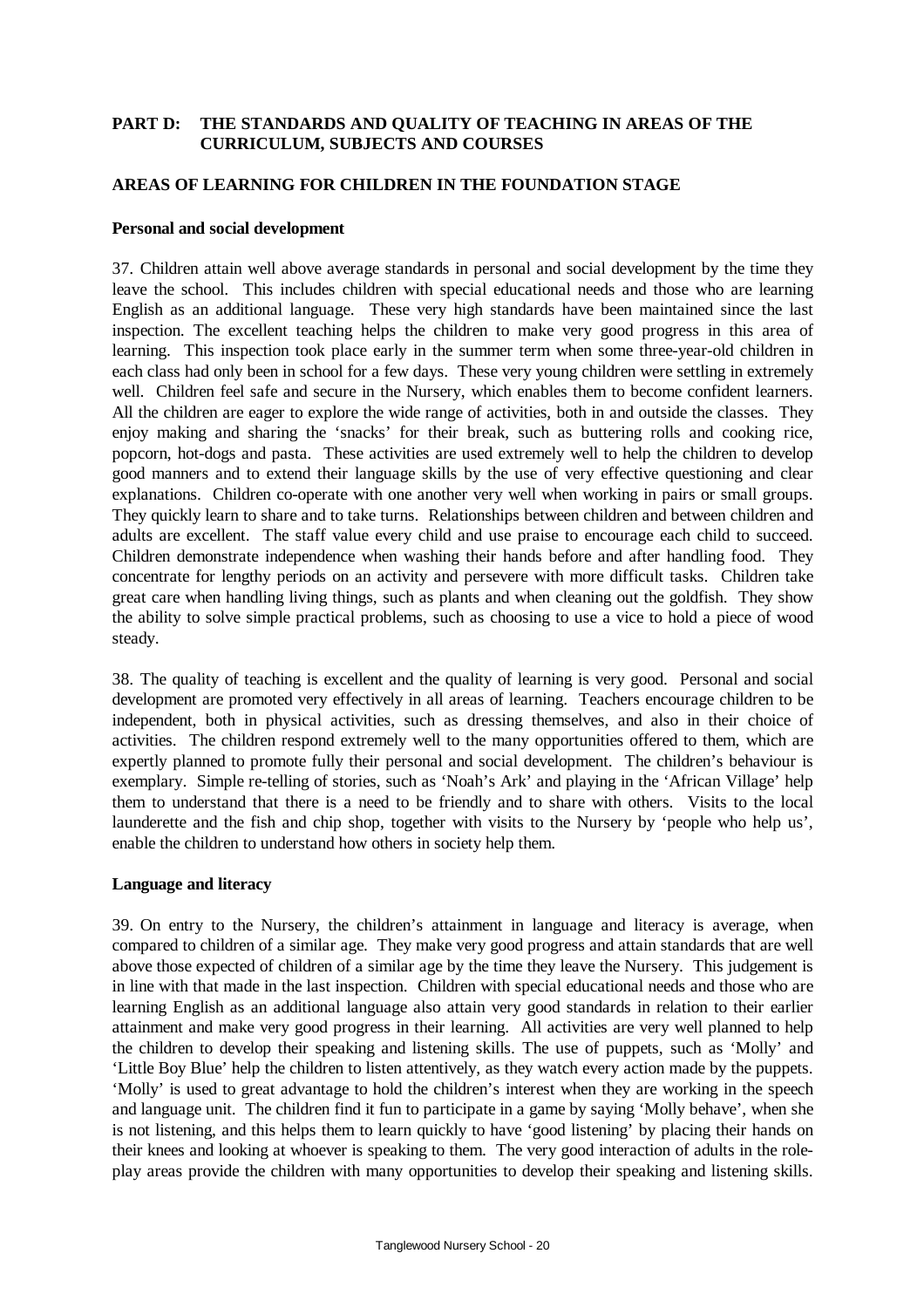During 'snack time' adults talk to the children individually and in small groups, which helps them to learn the art of conversation. The excellent understanding by the staff of how young children learn is enabling many of the children to have high attainment in speaking and listening, as they are able to hold conversations with each other and adults.

40. Adults have excellent storytelling techniques and are very good role models for the children on how to read. The children sat spellbound during one story-time listening to 'A fish out of water' being read very expressively to them, which enhanced the children's understanding of stories and stimulated their imagination. Many of the children are acquiring very good early reading skills and know that pictures and text convey meaning. They handle books correctly and enjoy 'reading' quietly to themselves in the attractive book corners. They are able to choose from a wide range of high quality fiction and nonfiction books in the classrooms. Children are also able to choose a book with their parents to take home from the excellent range of books in the school library, on a daily basis if they so wish. When the children come into their classroom at the start of their session, they are encouraged to recognise their names by finding their name card on a table and posting it in the post-box to self-register. They also have their names written on several sticky labels in small storage boxes, which they use independently to label their own work, such as their paintings or models.

41. Many opportunities are provided for the children to develop good hand control. They enthusiastically squeeze soapy sponges and throw these at the large 'clown' painted on an outside wall, which helps them to develop their fingers sufficiently to grip a pencil correctly. Manipulating construction toys and small world figures is also helping them to develop good hand control. The children are provided with many opportunities to write for themselves, such as 'booking a holiday' or 'sending a postcard'. Their own attempts at writing are valued and some are able to write their names or individual letters to represent words. Many are able to recognise some phonic sounds and know if they are at the beginning or end of words. Children who receive speech and language therapy are very good at this, which is helping them to make very good progress with their speech and writing. Some children are able to draw a sequence of pictures and dictate their accompanying story to an adult, who clearly writes the child's own words underneath. These stories are then made into books, which are valued and displayed in the class for others to read.

42. The quality of teaching is excellent and the quality of learning is very good in language and literacy. A major strength of the teaching is the excellent understanding and depth of knowledge demonstrated by all the staff on how young children learn. They realise the importance of the children participating in and experiencing a wide range of practical activities, combined with effective, openended questioning and clear explanations by an adult. The children's learning was greatly extended by the experience of looking intently at a real fish and a crab, and discussing with the teacher how the animals move and breathe. Their practical experience was further enhanced by clear explanations of how the animals are represented in books. The planning for every activity is extremely detailed, showing how each area of learning is encompassed within the activity. The focus of each activity is highlighted to ensure that this is the major area to be taught and for the children to learn. The inspiring curriculum for all the children enables each child to learn effectively and to feel successful. All adults work together as a very effective team, to which the children respond very positively.

## **Mathematics**

43. Children make very good progress in mathematics and have achieved many of the national learning objectives by the time they leave the school. The standards they achieve are above average in comparison with children of a similar age. Children with special educational needs also make good progress in their learning and attain standards that are in line with their capabilities. This judgement is in line with the findings of the last OFSTED inspection. Mathematics is very successfully woven into every aspect of children's everyday activities, and a very comprehensive range of resources is provided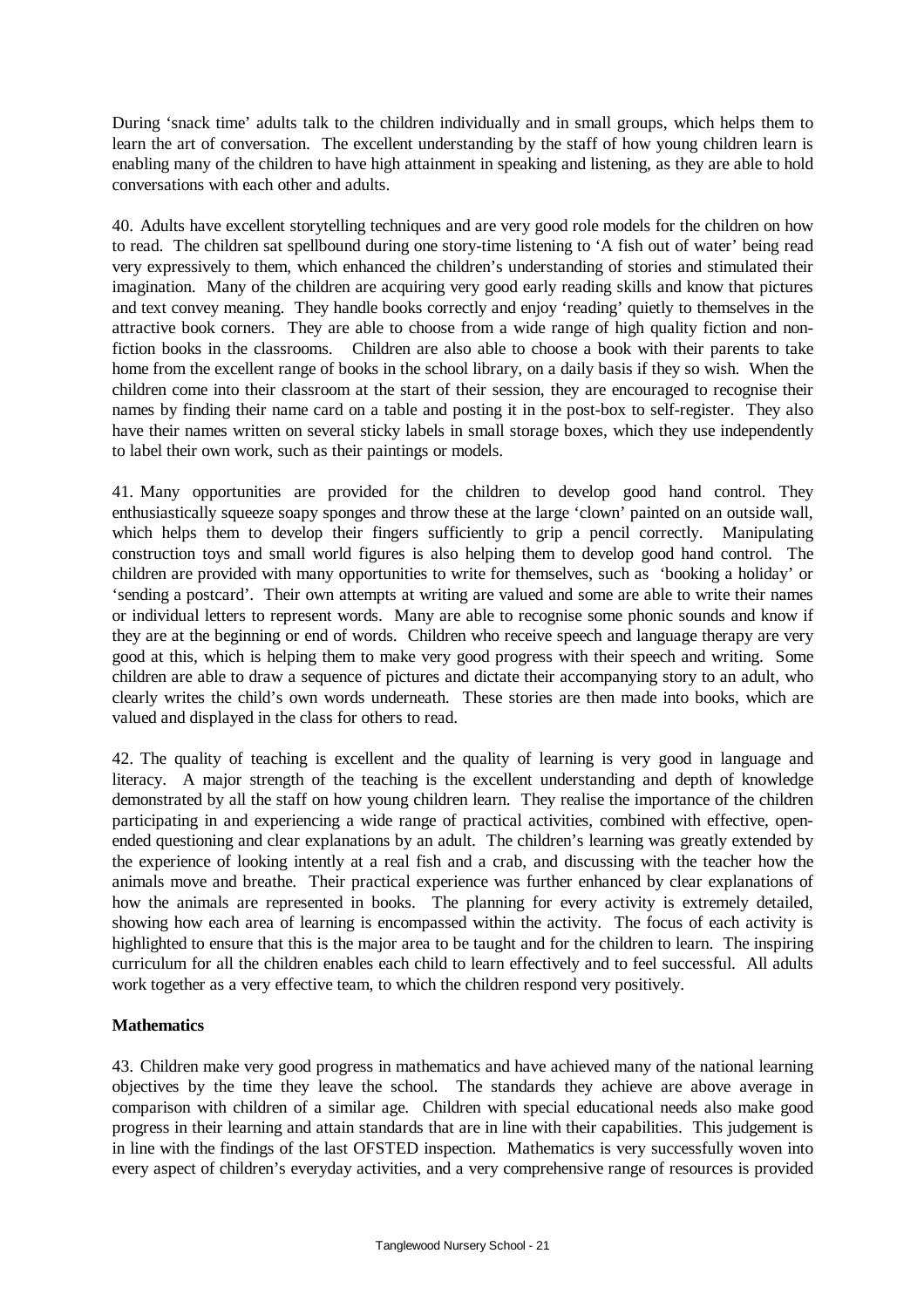by teaching staff to interest children and enhance their learning. For example, children recite well known nursery rhymes, like 'Baa, Baa, Black Sheep', to reinforce simple counting. They also use their fingers to count to five and back, showing the teacher the number of fingers that she asks for. Some children 'catch fish' with a magnetic rod and can order and count the fish up to ten. Children are beginning to use appropriate mathematical language, such as *bigger than* and *smaller than,* when comparing the size of fish or other objects. They also sort a variety of shells into large, medium and small sizes. Most children are able to recognise squares, rectangles, triangles and circles and use the correct mathematical vocabulary to name them. They identify these shapes correctly on a computer program. Older and more able children are able to produce simple tally charts to record their friends' choice of snack. All children participate well in preparing the snacks and measure simple quantities. In the 'Seafood Stall' role-play area in one classroom, children are introduced to pricing and the use of coins, when buying cockles and mussels for one penny and crab sticks for two pence.

44. The quality of teaching in mathematics is excellent and the quality of learning is very good. All teachers and nursery nurses have excellent knowledge and understanding of the needs of young children and the way they learn. They ensure that there is a very wide variety of practical activities for children to participate in. Every activity, both indoors and in the outside classroom, has a planned mathematical learning outcome. For example, sand and water play activities are designed to teach children about equivalent quantities and the concepts of full and empty. During snack times, staff discuss with children, how many boys and girls are seated at the table. Through questions like 'If I cut the bread across the middle, how many pieces do I have?' they begin to teach the concept of fractions. All members of staff use every opportunity to ask questions skilfully in order to develop children's learning and promote understanding. This is especially apparent in the role play areas, where children are given exciting opportunities to participate in independent learning, whether it be on board ship, in the launderette, in an African village or a seaside hotel environment. Teaching staff regularly assess all aspects of mathematics and these assessments are used very well to plan learning experiences for individual children and also to modify or improve curriculum and lesson planning. All adults have very high expectations of the children's performance, and classes are organised and managed in a quiet, calm manner that nevertheless challenges children to reach new heights in their learning. Parents are kept very well informed of what children are learning each day and ways to help reinforce this at home.

#### **Knowledge and understanding of the world**

45. Attainment is well above average in this area of learning. This represents an improvement since the previous inspection, when it was above average. Children with special educational needs attain very good standards for their capabilities. Children observe birds, fish and plants and describe what they see, noting differences in the way things look, feel and smell. They name parts of plants and animals and know that plants need water in order to grow, taking turns to water their own plants in the garden. They know that ice is frozen water and that it melts when warm water is poured on to it. Children explore the passing of time when learning about day and night, the seasons and growth. They compare old and new objects, such as different types of hot water bottle, and learn about the past from staff and visitors. Children know what a map is for, and some identify England, Scotland, Wales and Ireland on a large map. They visit the local shops and launderette and talk about where they have been. Outside, children follow a marked route on tricycles, as when 'delivering pizzas'. They make observations of the weather and name the points of the compass. Children use portable cassette players and computers with roller ball controls to support and extend their learning across the curriculum. For example, they increase their understanding of size by matching three differently sized teddies to the right clothes, using the rollerball to 'drag' pictures across the screen. Children use real tools and wear goggles when working with wood, hammering in nails with great care. They use sewing skills to make finger puppets and three-dimensional models of ladybirds. One of the most outstanding aspects of this area of learning is food technology. Every day, children prepare snacks such as sandwiches, cakes, popcorn, cooked fish and rice. Through these activities, they learn how some foods change when they are cooked and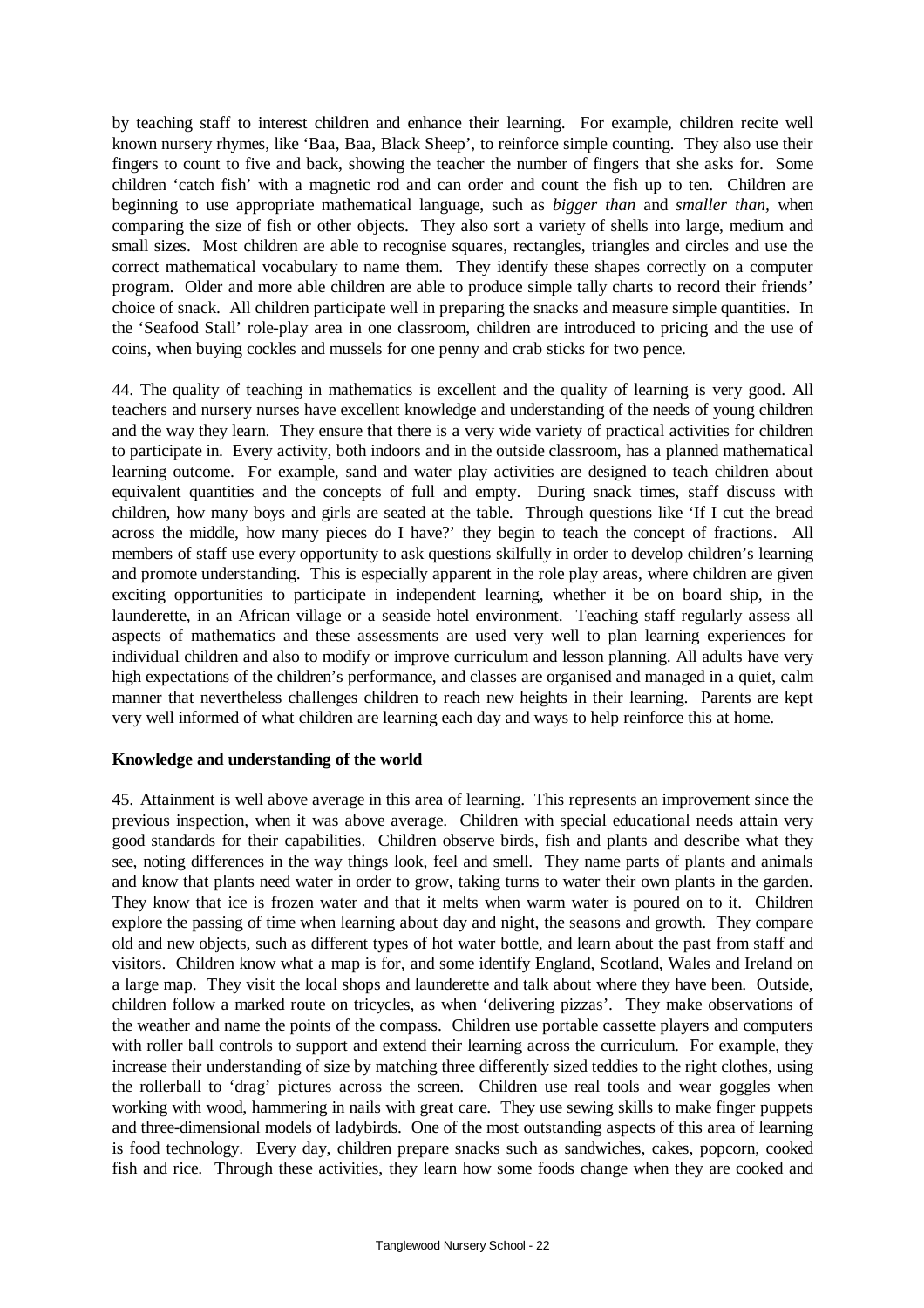acquire a basic understanding of the importance of a healthy diet and good hygiene. In addition, they learn about different foods from around the world. All children also learn French through simple activities, including games, songs and rhymes.

46. The quality of teaching and learning is excellent. Staff provide an outstanding range of opportunities for children to explore the natural world, the outside environment and the local community, as well as extending their knowledge of countries further afield. They encourage children to ask and answer questions about what they have observed or learned, and capitalise on every opportunity to develop and extend their understanding. For example, one teacher noticed two children observing the tadpoles in the pond and took advantage of the situation to talk to them about how tadpoles change as they turn into frogs. Much of the teaching involves children in imaginative play, in which teachers and nursery nurses participate to ensure that children achieve the planned learning. For example, in the 'African Village' children were led to an understanding of how precious a commodity water is by 'drawing it from a well' and exploring all the things it had to be used for. On 'The Good Ship Learn-a-Lot', the teacher showed children how to use a pulley system to hoist cargo aboard and discussed the voyage with them by studying a map of the world. The superb range of activities that teachers and nursery nurses plan and design for children excites their interest and motivates them to learn. As a result, every minute is productive and children learn at a very good pace in an atmosphere of curiosity and wonder. They sustain concentration for lengthy periods and apply a great deal of effort to every activity, becoming totally engrossed in whatever they are doing.

#### **Creative development**

47. Children attain very good standards in their creative development. This judgement is in line with that made in the previous inspection. Children with special educational needs also achieve very good standards in this area of learning. Children observe, draw and paint flowers and birds, showing imagination and sensitivity. They study paintings by famous artists and look at ways of achieving similar effects. Children print with fingers, leaves, fruit, vegetables and classroom objects – even with toasted muffins! One class printed 'goldfish' using real whitebait when they attempted to produce their own version of Matisse's goldfish in a bowl. Some children studied Van Gogh's picture called "Starry Night" and then mixed paint to create dark tones of blue and purple. They achieved excellent results using oil pastels over a painted background to create the illusion of movement. Children made cockles, mussels and crabsticks from clay to sell from their 'Seafood Stall'. They enjoy listening to and creating music as an integral part of daily activities. They often sing songs and rhymes spontaneously as part of imaginative play and enjoy singing together as a group, especially when the songs have actions to perform. In one class, children experimented with shells, pebbles and dangling chime bars to create sea sounds, varying the volume of sound to represent large and small waves. Children participate in roleplay with infectious enthusiasm, showing great imagination and creativity. 'In the office', they 'write letters' and talk on the telephone. They take on the roles of landlord, landlady and guests at the 'Sea View Hotel' and visit 'the travel agent' to book a safari to Africa. They 'repair' boots and shoes in 'The Cobbler's Shop' and 'sell' cockles and mussels from 'The Seafood Stall'. Imaginative play in sand and water also involves children in creating imaginary worlds. They add soap suds to water and wash dolls' clothes, then hang them on the line to dry, and create castles from wet sand.

48. The quality of teaching and the quality of learning are excellent. Teachers provide an exceptionally good variety of opportunities for children to respond to what they observe and experience. They encourage children to express their ideas through painting, drawing, imaginative play, music and model making. Teachers' planning is exemplary. A planning sheet for every classroom activity shows how children's creative development can be fostered. All teachers and nursery nurses have an excellent understanding of how very young children learn through play, and this is reflected in the excellent learning experiences they provide. The organisation and resourcing of imaginative play areas, both in